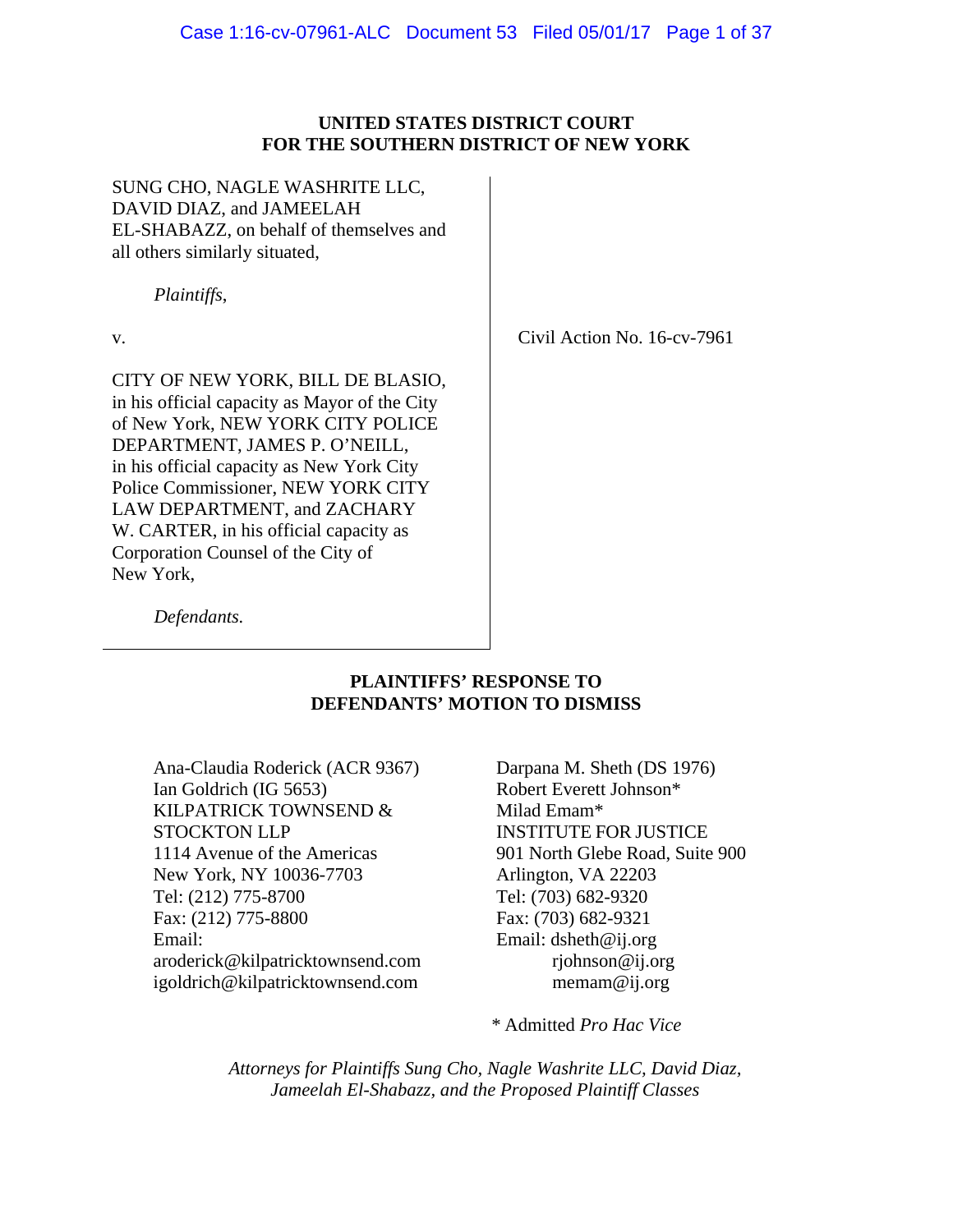## **TABLE OF CONTENTS**

| L.                                                                     |  |
|------------------------------------------------------------------------|--|
|                                                                        |  |
|                                                                        |  |
|                                                                        |  |
|                                                                        |  |
|                                                                        |  |
|                                                                        |  |
|                                                                        |  |
|                                                                        |  |
|                                                                        |  |
|                                                                        |  |
| IV. Jameelah Has Not Waived Her Claims, And In Any Event This Court    |  |
| V. Defendants' Speculation About State-Law Remedies Is Not A Reason To |  |
|                                                                        |  |
|                                                                        |  |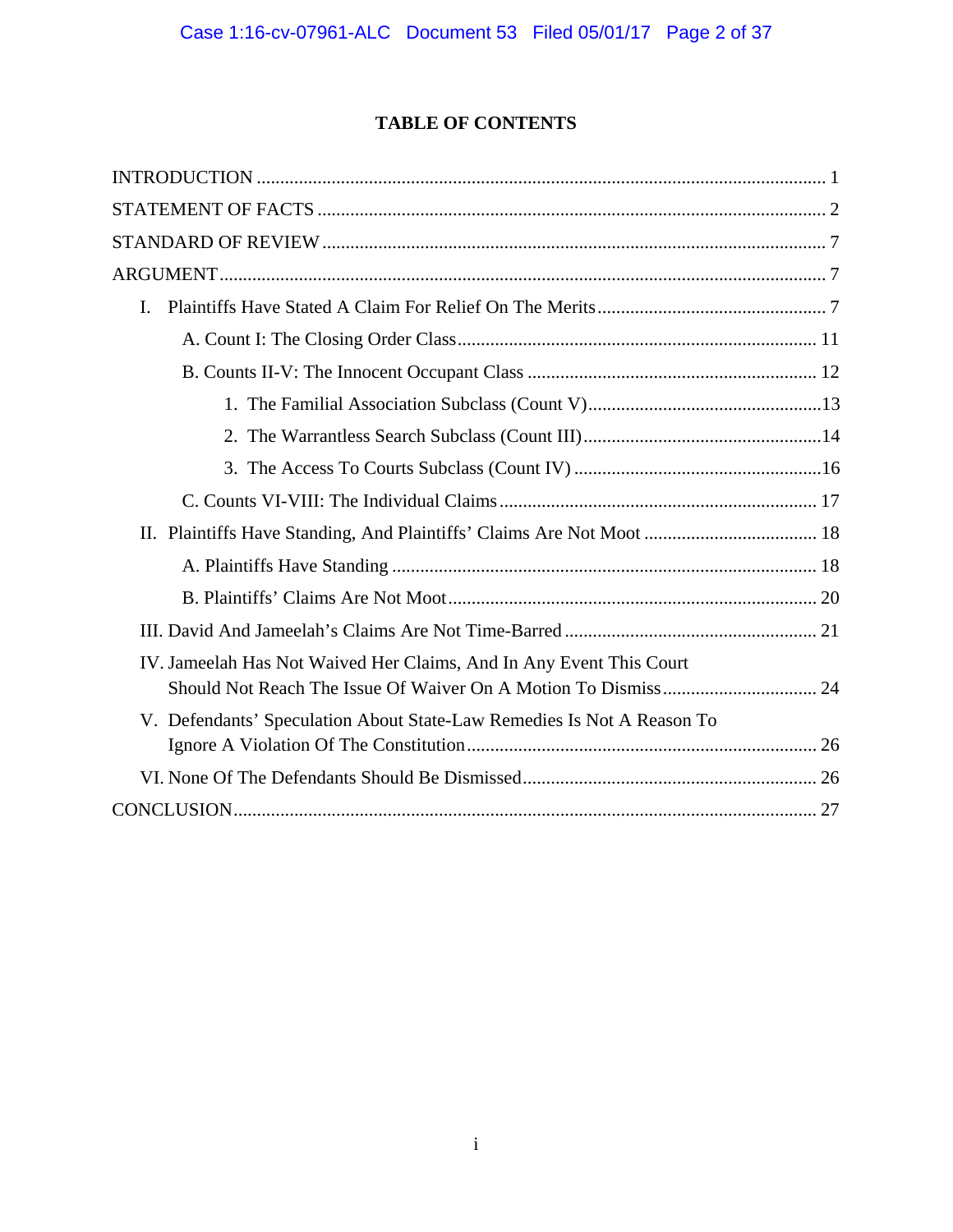## **TABLE OF AUTHORITIES**

| <b>Cases</b>                             | Page(s) |
|------------------------------------------|---------|
| Abidekun v. Dep't of Hous. Pres. & Dev., |         |
| Anderson News, LLC v. Am. Media, Inc.,   |         |
| Barrett v. Forest Labs., Inc.,           |         |
| Barrows v. Jackson,                      |         |
| Bell Atl. Corp. v. Twombly,              |         |
| Bloomfield v. Bloomfield,                |         |
| Boddie v. Connecticut,                   |         |
| Bounds v. Smith,                         |         |
| Brady v. United States,                  |         |
| Cain v. Darby Borough,                   |         |
| Calcutti v. SBU, Inc.,                   |         |
| Camara v. Mun. Court,                    |         |
| Casale v. Kelly,                         |         |
| Case v. City of New York,                |         |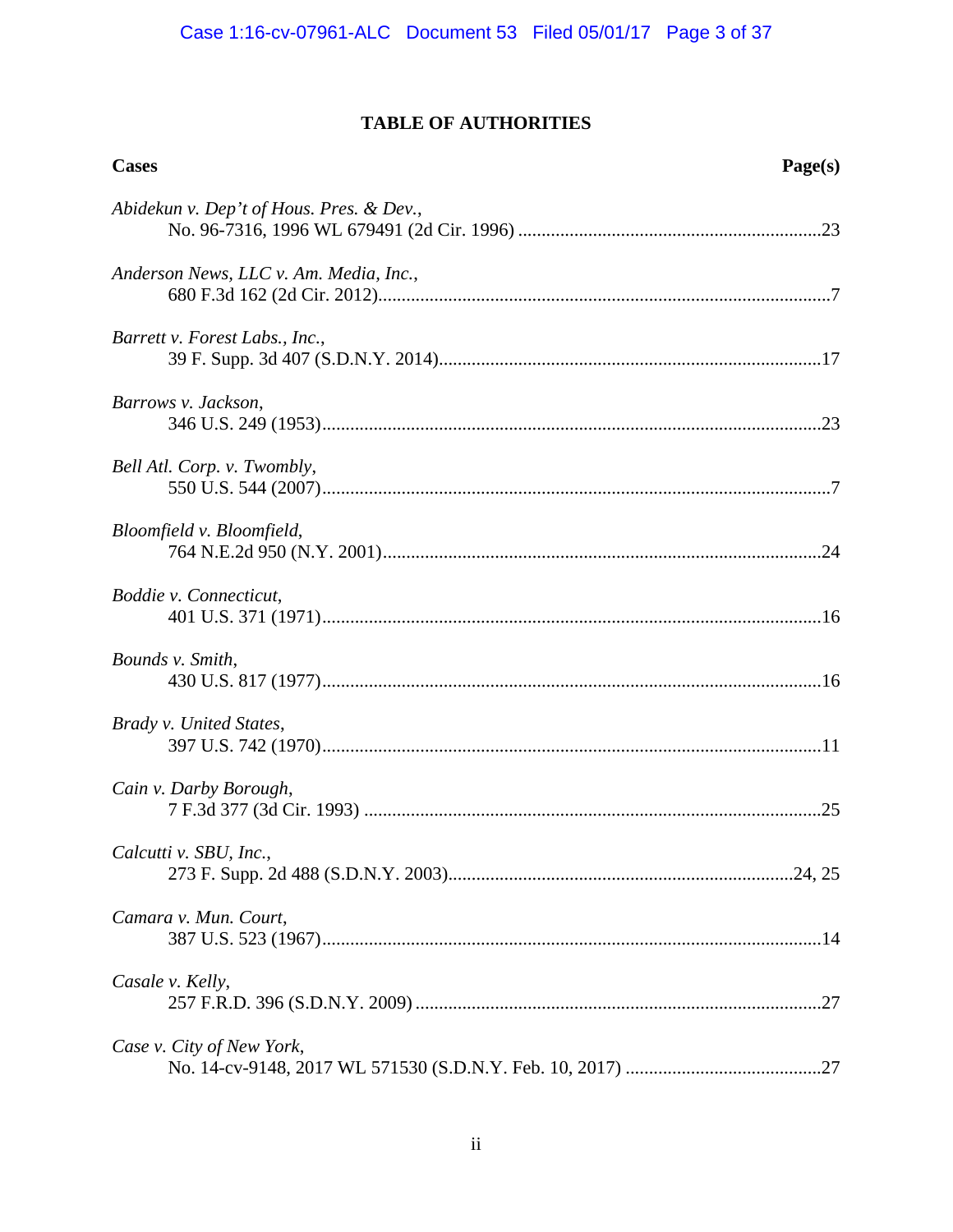## Case 1:16-cv-07961-ALC Document 53 Filed 05/01/17 Page 4 of 37

| City of New York v. Castro,               |
|-------------------------------------------|
| City of New York v. Partnership 91, L.P., |
| Clark v. Cty. of Placer,                  |
| Corso v. Fischer,                         |
| Deshawn E. v. Safir,                      |
| Dinkins v. Brust,                         |
| Doe v. Strange,                           |
| Dolan v. City of Tigard,                  |
| Eisert v. Town of Hempstead,              |
| Feerick v. Sudolnik,                      |
| Ferguson v. City of Charleston,           |
| Fernandez v. City of New York,            |
| Frost v. R.R. Comm'n of Cal.,             |
| Gittens v. City of New York,              |
| Goldman v. Belden,                        |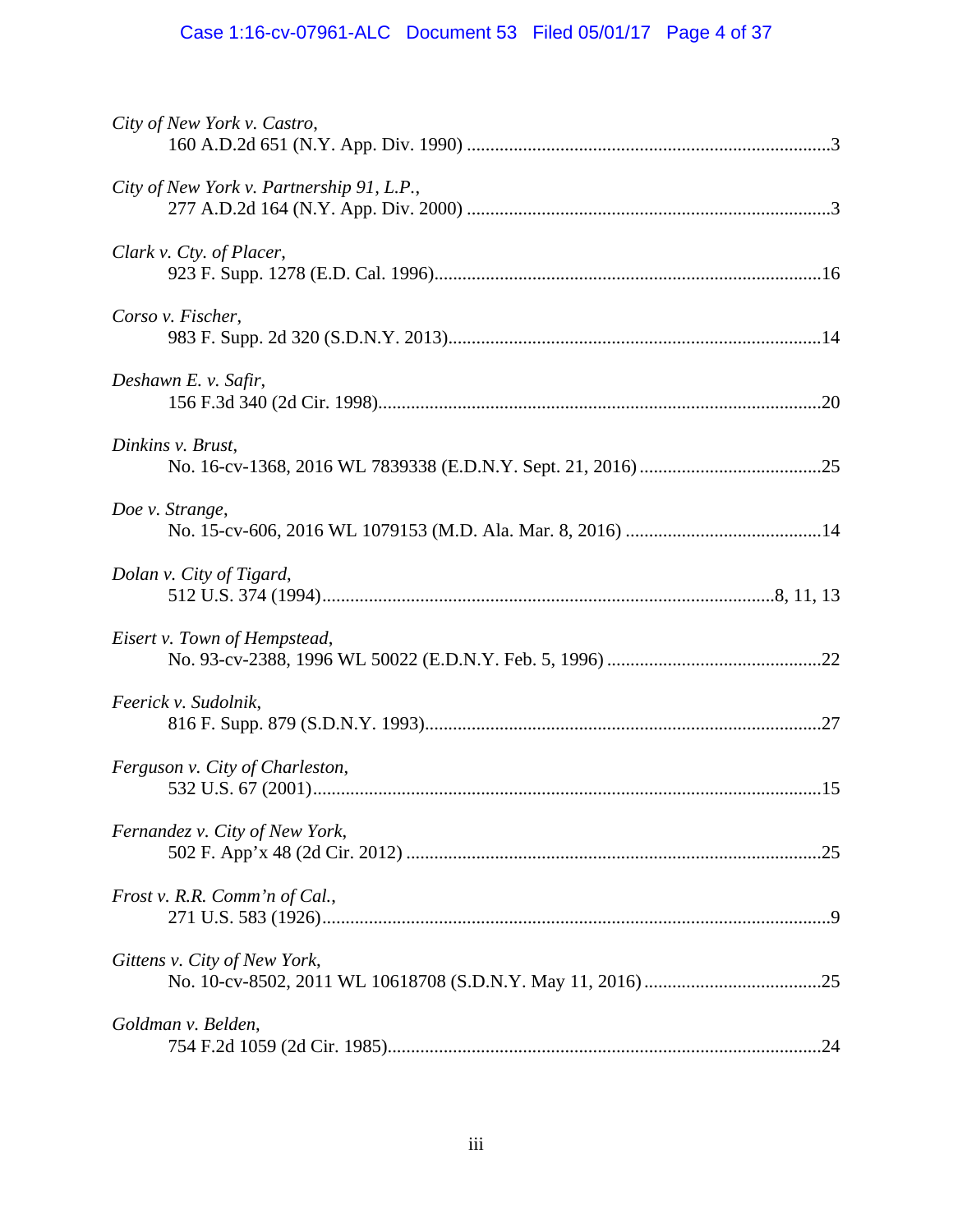## Case 1:16-cv-07961-ALC Document 53 Filed 05/01/17 Page 5 of 37

| Gonzalez v. Hasty,                                       |  |
|----------------------------------------------------------|--|
| Hills Developers, Inc. v. City of Florence,              |  |
| Holiday v. Martinez,                                     |  |
| HUD v. Rucker,                                           |  |
| Jean v. Auto & Tire Spot Corp.,                          |  |
| Koontz v. St. Johns River Water Mgmt. Dist.,             |  |
| Krimstock v. Kelly,                                      |  |
| Kuhnle Brothers, Inc. v. Cty. of Georgia,                |  |
| Landesbank Baden-Württemberg v. RBS Holdings USA Inc.,   |  |
| Liberty Mut. Fire Ins. Co. v. Mystic Transp., Inc.,      |  |
| Louisiana Pac. Corp. v. Beazer Materials & Servs., Inc., |  |
| Machal, Inc. v. Jena Band of Choctaw Indians,            |  |
| MedImmune, Inc. v. Genentech, Inc.,                      |  |
| Memorial Hosp. v. Maricopa Cty.,                         |  |
| Moore v. City of E. Cleveland,                           |  |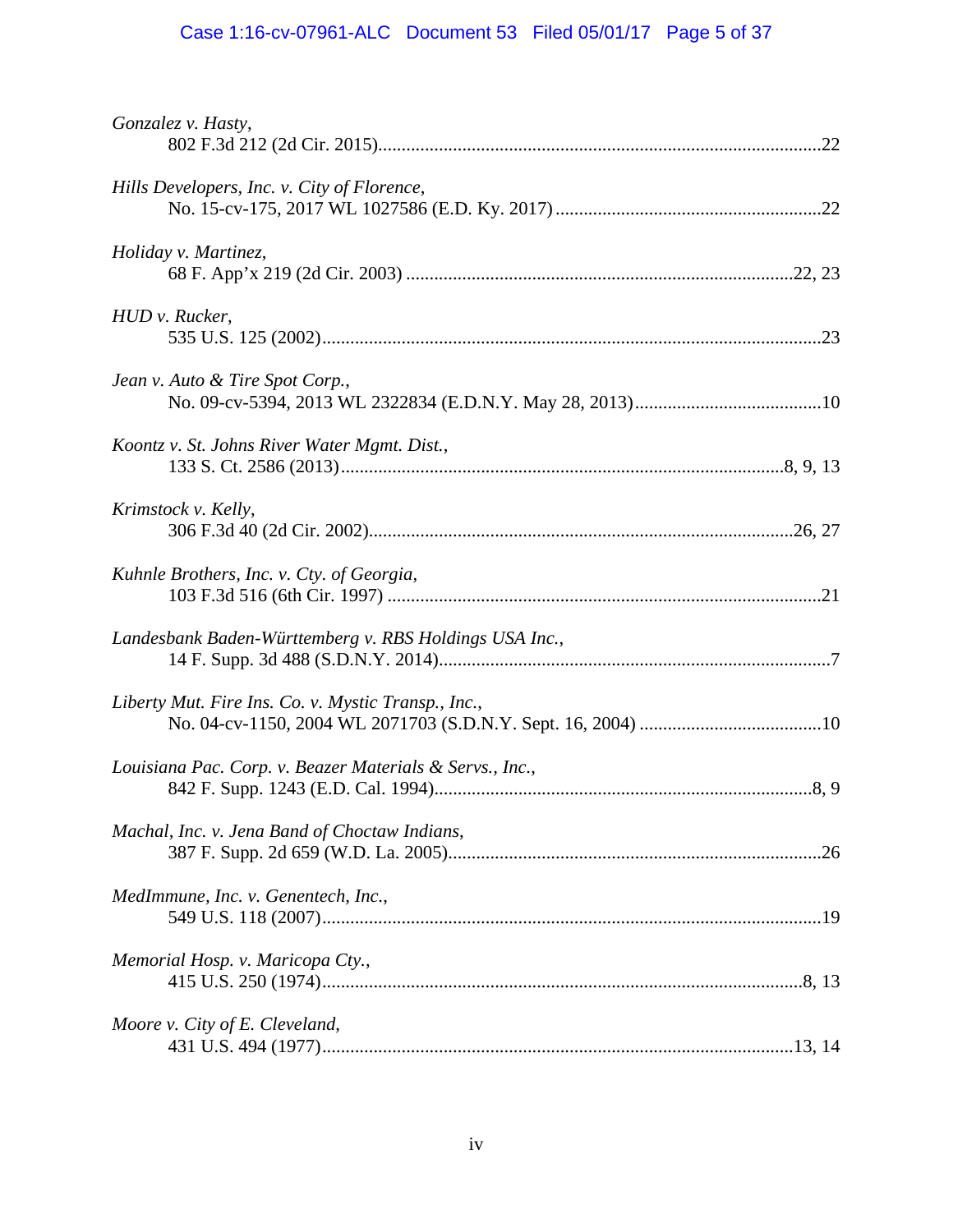# Case 1:16-cv-07961-ALC Document 53 Filed 05/01/17 Page 6 of 37

| Moore v. Cty. of Suffolk,                                               |
|-------------------------------------------------------------------------|
| Morris v. NYC Employees' Ret. Sys.,                                     |
| Murray v. Town of N. Hempstead,                                         |
| Nelson v. Colorado,                                                     |
| New York v. Burger,                                                     |
| Nollan v. Cal. Coastal Comm'n,                                          |
| Nollan v. Cal. Coastal Comm'n,                                          |
| North Carolina v. Alford,                                               |
| Pac. Capital Bank v. Connecticut,                                       |
| Patel v. Searles,                                                       |
| Perry v. Sindermann,                                                    |
| Peters v. City of Wilkes-Barre,                                         |
| Rispler v. Spitz,                                                       |
| Riverside Syndicate, Inc. v. Munroe,                                    |
| Roman Catholic Diocese of Rockville Ctr. v. Inc. Vill. of Old Westbury, |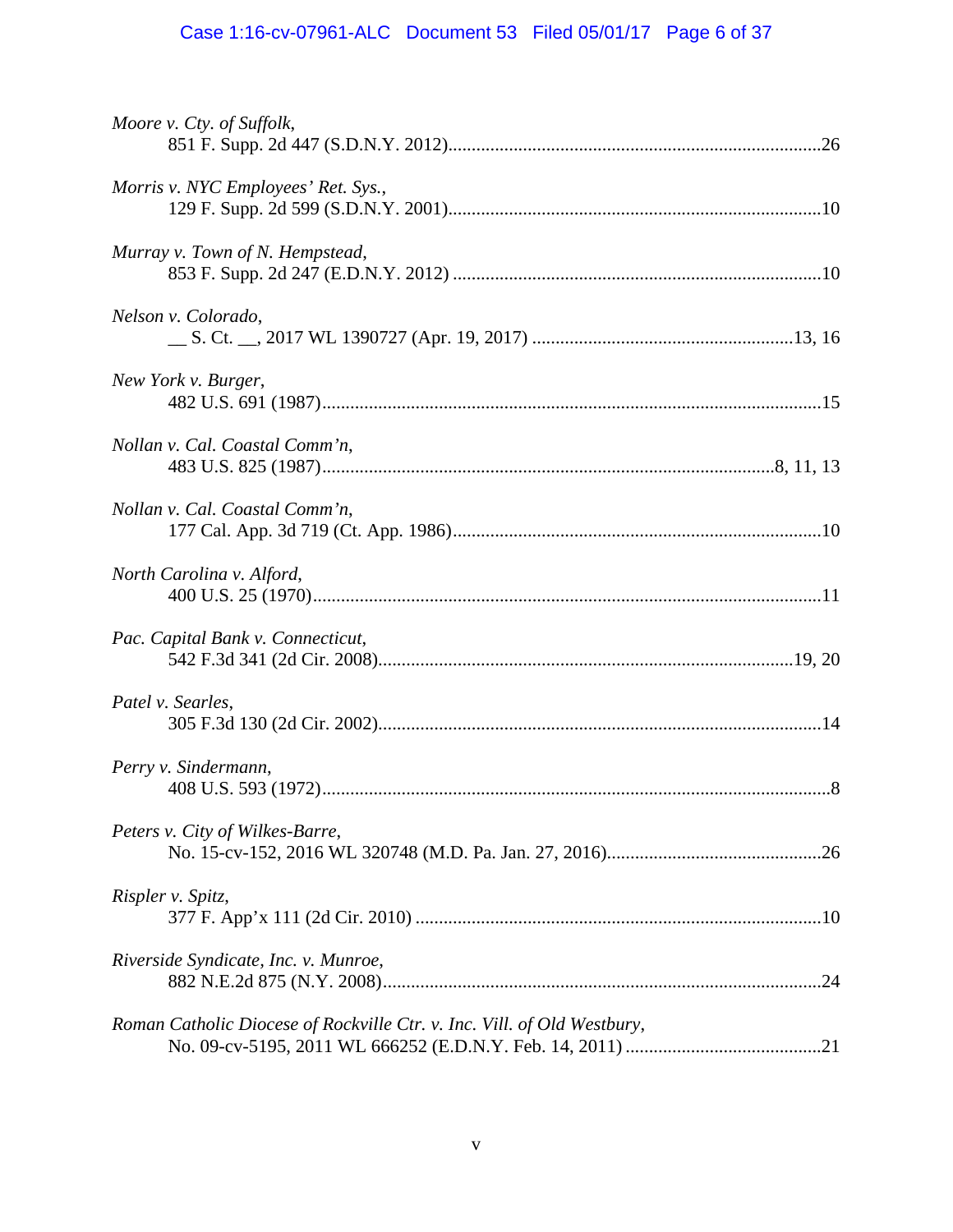# Case 1:16-cv-07961-ALC Document 53 Filed 05/01/17 Page 7 of 37

| Samson v. California,                              |  |
|----------------------------------------------------|--|
| Sassower v. Sheriff of Westchester Cty.,           |  |
| Shelly v. Kraemer,                                 |  |
| Simmons v. United States,                          |  |
| Skinner v. Ry. Labor Executives' Ass'n,            |  |
| Smylis v. City of New York,                        |  |
| Sourovelis v. City of Philadelphia,                |  |
| Sourovelis v. City of Philadelphia,                |  |
| South Lyme Prop. Owners Ass'n v. Town of Old Lyme, |  |
| Susan B. Anthony List v. Driehaus,                 |  |
| Stephens v. Cty. of Albemarle,                     |  |
| Stephens v. Cty. of Albemarle,                     |  |
| Town of Southold v. Town of E. Hampton,            |  |
| United States v. Babwah,                           |  |
| United States v. Goodwin,                          |  |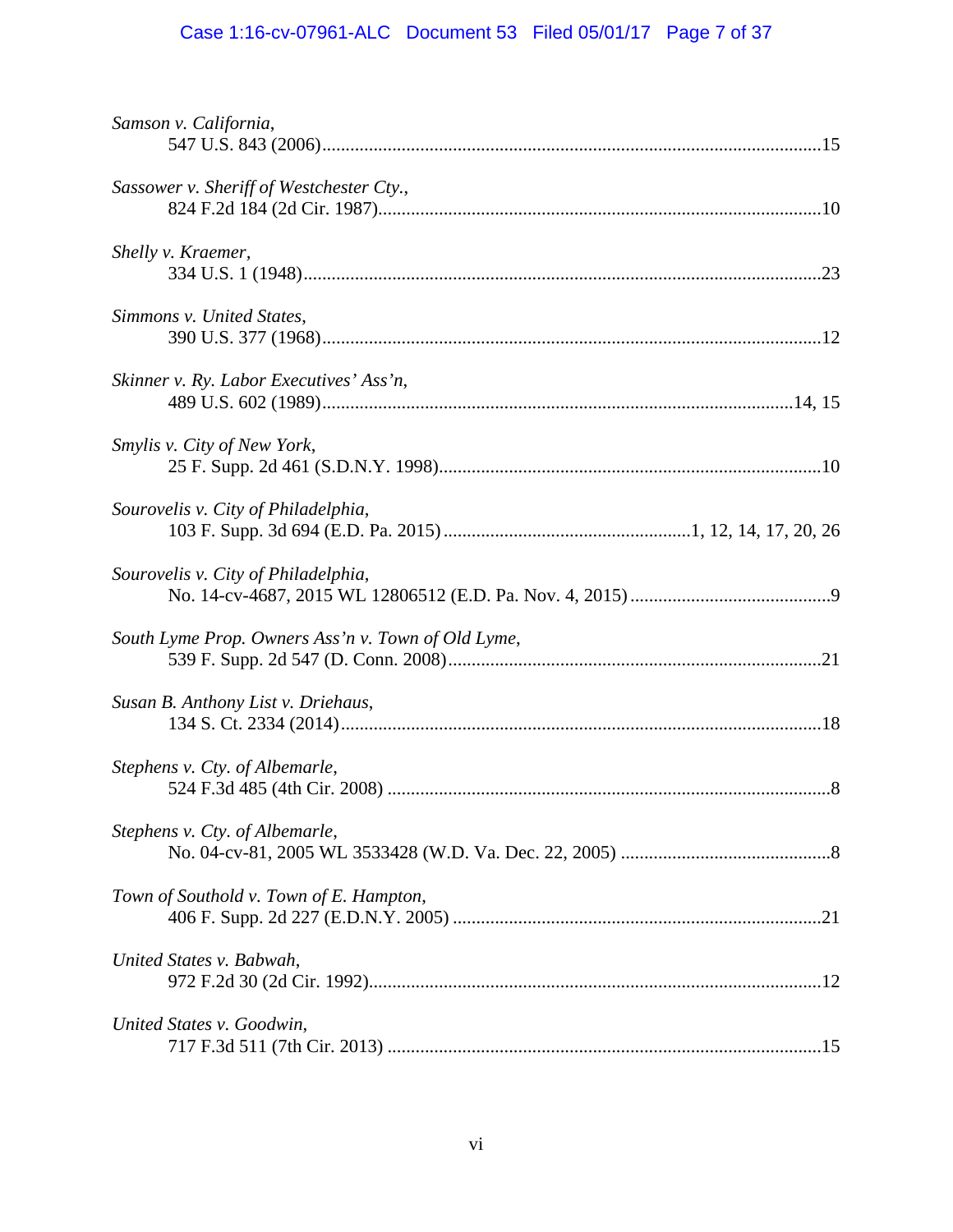## Case 1:16-cv-07961-ALC Document 53 Filed 05/01/17 Page 8 of 37

| United States v. James Daniel Good Real Prop., |  |
|------------------------------------------------|--|
| United States v. King,                         |  |
| United States v. Portillo-Aguirre,             |  |
| United States v. Scott,                        |  |
| Vega v. Hempstead Union Free Sch. Dist.,       |  |
| Wallace v. Kato,                               |  |
| Wallace v. New York,                           |  |
| Wilbur v. Harris,                              |  |
| <b>Codes and Statutes</b>                      |  |
|                                                |  |
|                                                |  |
|                                                |  |
|                                                |  |
|                                                |  |
|                                                |  |
|                                                |  |
|                                                |  |
|                                                |  |
|                                                |  |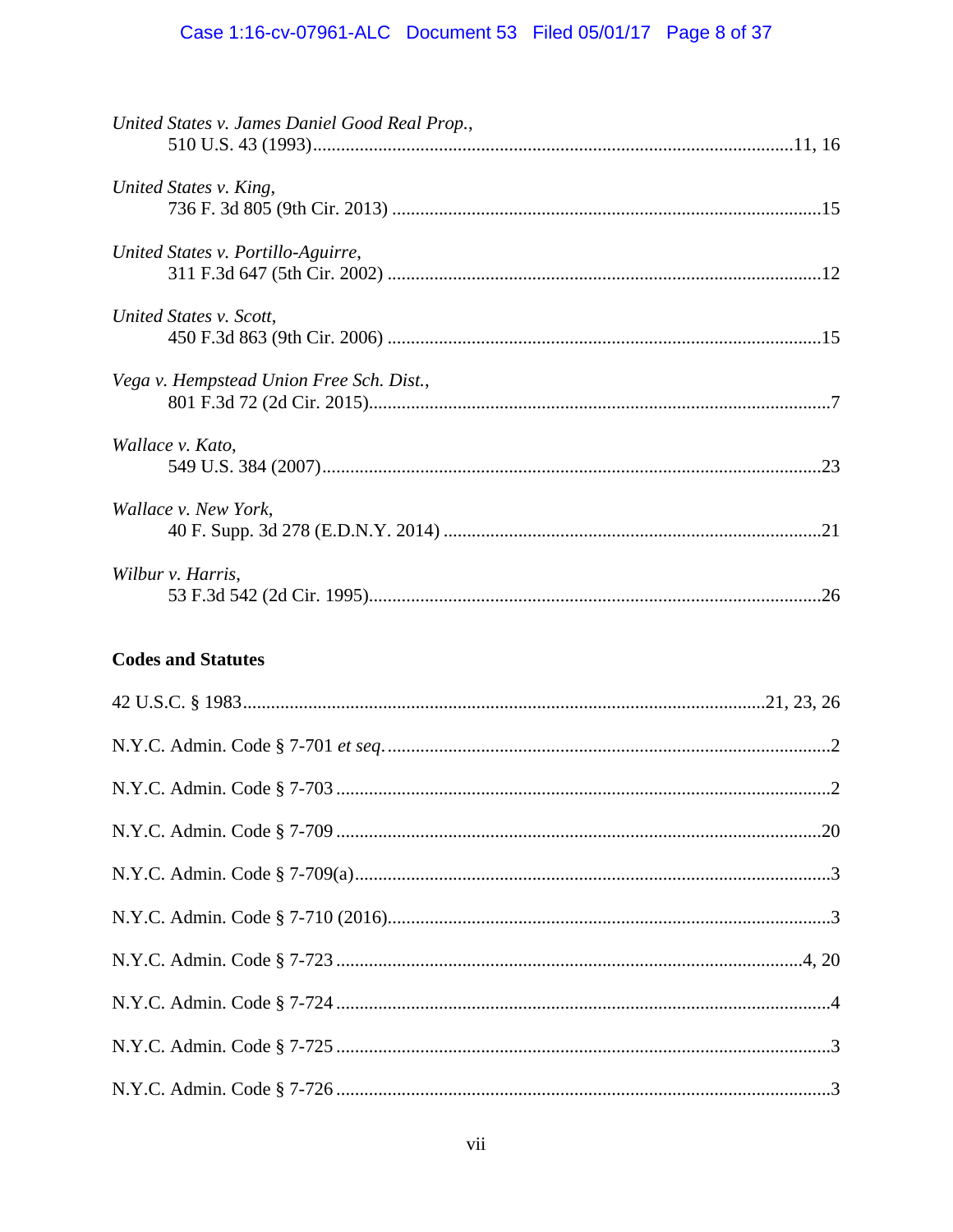## Case 1:16-cv-07961-ALC Document 53 Filed 05/01/17 Page 9 of 37

## **Rules**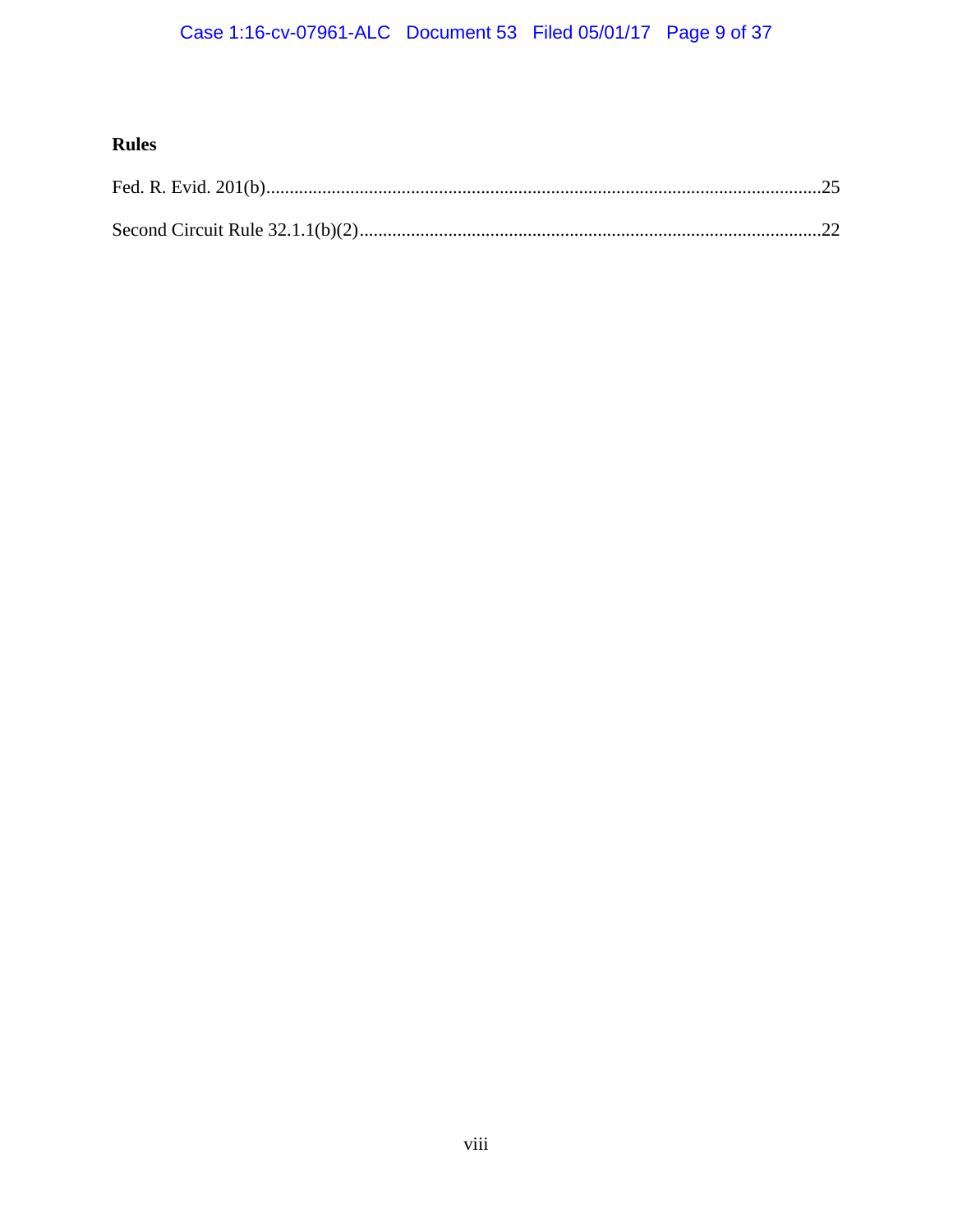## **INTRODUCTION**

Plaintiffs are New Yorkers who were compelled, by threat of eviction, to waive their constitutional rights—including their rights to live with family members, to access the courts, and to be free from warrantless searches. Defendants (hereinafter, "the City") obtained these waivers using a draconian ordinance that has now been substantially amended in response to Plaintiffs' claims. But those amendments do not change the fact that Plaintiffs, along with hundreds or even thousands of other New Yorkers, remain subject to these perpetual waivers of their constitutional rights.

 This is not only unjust; it is also unconstitutional. The "unconstitutional conditions" doctrine, articulated in a line of cases that often involve sophisticated parties represented by counsel, bars government from conditioning the exercise of its discretion on an agreement to give up a constitutional right. *See infra* pp. 8-9 (citing cases). The City ran afoul of the unconstitutional conditions doctrine when it conditioned its withdrawal of the threat of eviction on myriad waivers of constitutional rights.

 In fact, the United States District Court for the Eastern District of Pennsylvania allowed a very similar claim to proceed past a motion to dismiss. *See Sourovelis v. City of Philadelphia*, 103 F. Supp. 3d 694, 707 (E.D. Pa. 2015). As in this case, law enforcement in *Sourovelis* used the threat of eviction to extract waivers of constitutional rights, including the right to live with family members. *Sourovelis* found that plaintiffs stated a claim under the unconstitutional conditions doctrine, and this Court should do the same.

 The City's contrary arguments miss the mark. The City argues that Plaintiffs have failed to state a claim on the merits, but the City does not even discuss the unconstitutional conditions doctrine. And other threshold objections raised by the City also fundamentally misapprehend the nature of Plaintiffs' claims. The City argues Plaintiffs lack standing because they are unlikely to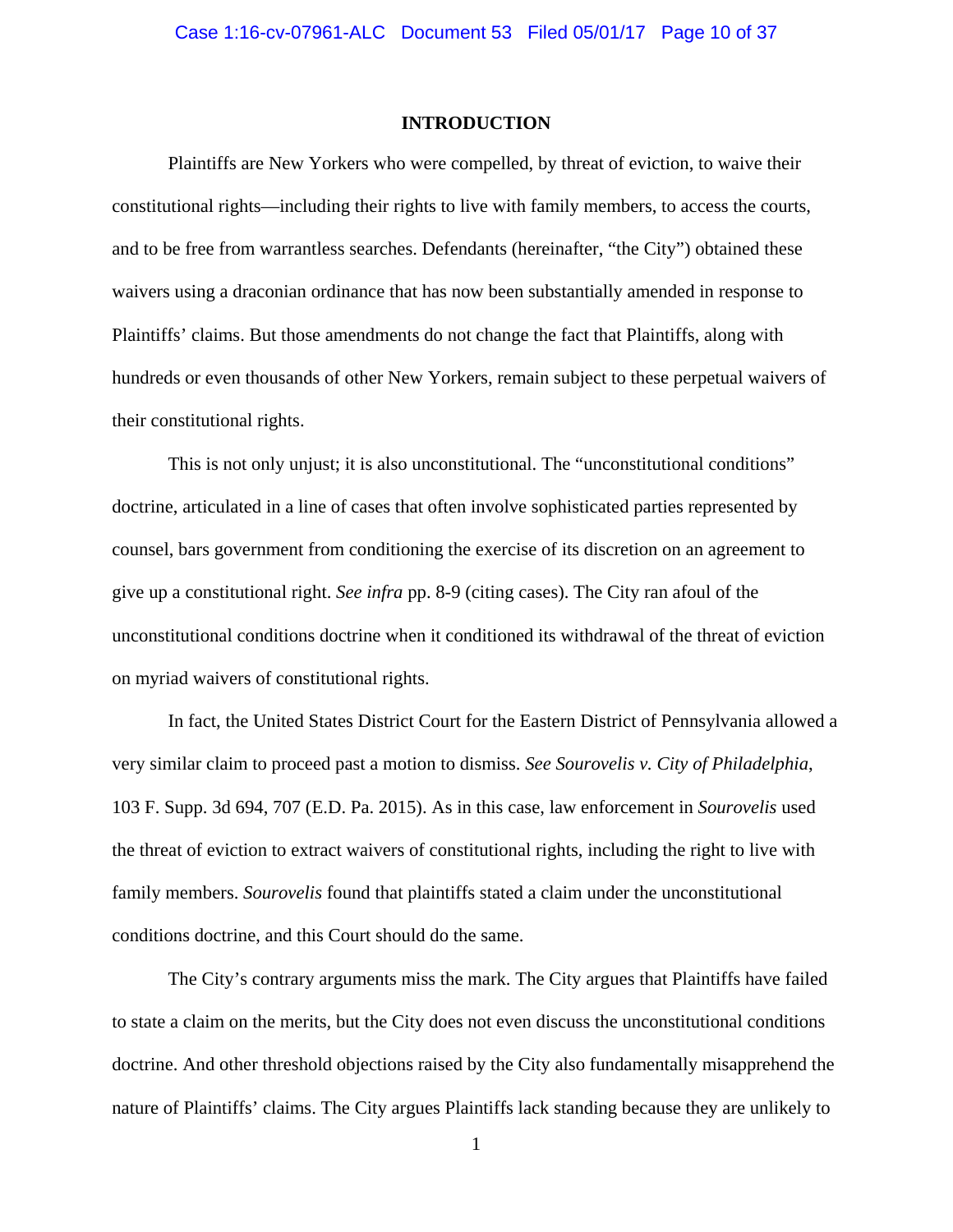#### Case 1:16-cv-07961-ALC Document 53 Filed 05/01/17 Page 11 of 37

be forced into similar agreements in the future, but Plaintiffs have standing because they are currently being injured by the challenged waivers. The City's suggestion of mootness is likewise meritless; the City's forward-looking changes to its laws do nothing for New Yorkers (like Plaintiffs) already forced to give up their rights. Moreover, the City's statute of limitations argument fails for essentially the same reason. Plaintiffs' liberty is curtailed every day these agreements remain in place, and that ongoing infringement of Plaintiffs' liberty by its very nature cannot be fixed to a past date.

 The City's remaining arguments are equally meritless. Plaintiff Jameelah El Shabazz has not waived her claims, and in any event waiver is a factual question that cannot be resolved on a motion to dismiss. The City's speculation about possible state-law remedies is beside the point, as a possible violation of state law (assuming one exists) would not be a reason to sanction a violation of the Constitution. And, finally, the City's argument that individual officers and agencies should be dismissed from the suit is inconsequential—as the City does not contest that the City itself is a proper party—and is also wrong.

 The basic question posed by this case is whether the government can use the threat of eviction to force innocent people into perpetual waivers of their constitutional rights. Because the answer is "no," the City's motion to dismiss should be denied.

#### **STATEMENT OF FACTS**

#### **A. New York City's Nuisance Abatement Law.**

 New York City's Nuisance Abatement Law allows the City to close a residence or business for a period up to one year when it can show—under a civil standard—that an enumerated criminal offense occurred on the premises. N.Y.C. Admin. Code § 7-701 *et seq*. Enumerated offenses include, among other things, drug crimes, stolen property offenses, prostitution, obscenity, and liquor law violations. *Id.* § 7-703.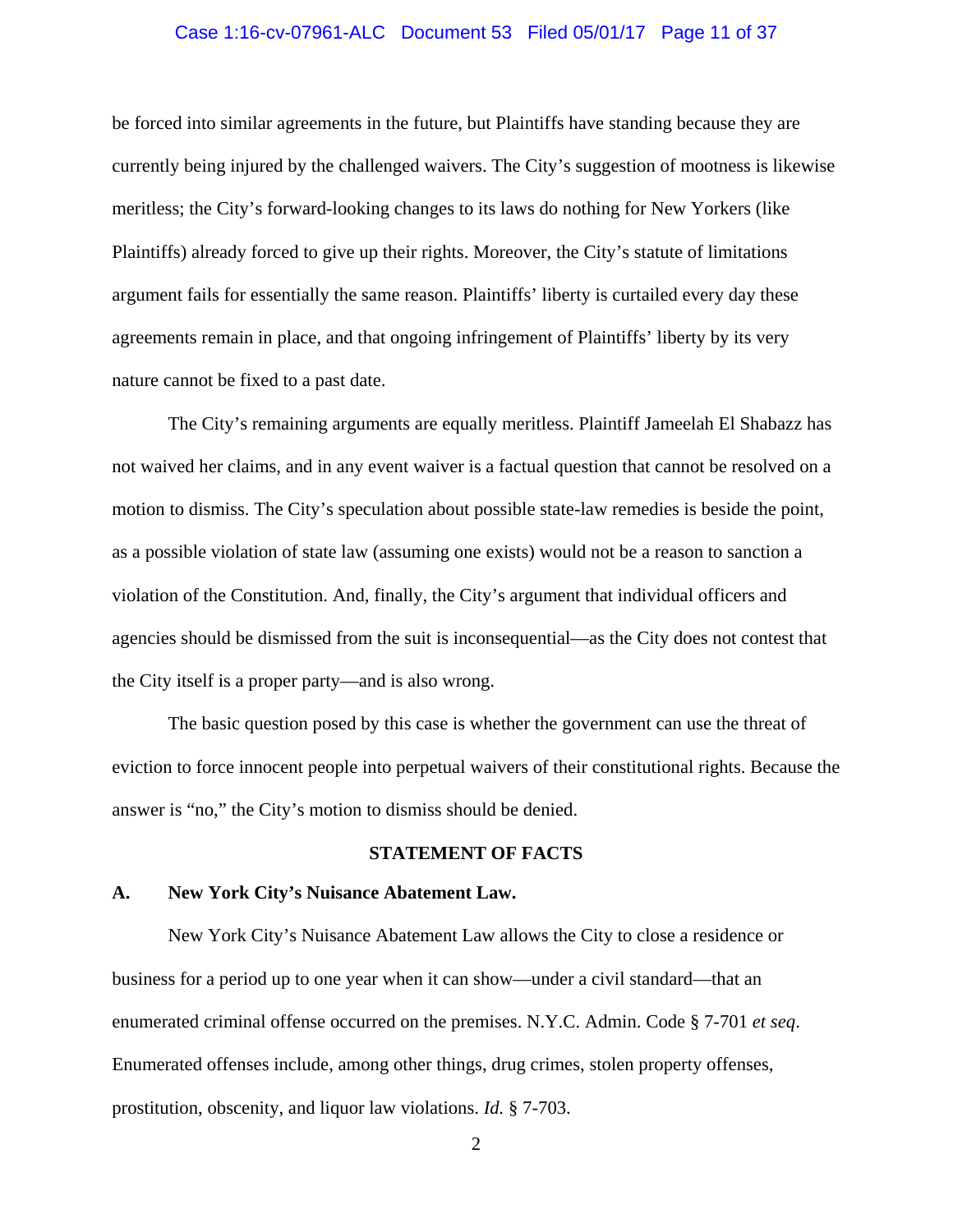#### Case 1:16-cv-07961-ALC Document 53 Filed 05/01/17 Page 12 of 37

 At the time of the events in question, the ordinance allowed the City to initiate an action by obtaining an order closing off the premises in an *ex parte* proceeding, without any prior notice or opportunity to be heard. N.Y.C. Admin. Code § 7-710 (2016). After eviction, an individual would then have just three days to prepare for a hearing at which the court would decide whether the premises should remain closed for the duration of the litigation. *Id.*

 In addition, at the time of the events in question, the ordinance allowed the City to evict residents and business owners simply because an offense *occurred* at their home or business, regardless of whether they were in any way at fault. *See*, *e.g.*, *City of New York v. Partnership 91, L.P.*, 277 A.D.2d 164, 165 (N.Y. App. Div. 2000); *City of New York v. Castro*, 160 A.D.2d 651, 652 (N.Y. App. Div. 1990). People could be evicted on the basis of offenses committed by friends, relatives, or even total strangers.

 Subsequent to the filing of this case, the City amended the ordinance to partly address both of these infirmities. The law currently provides a defense based on innocence. *See* N.Y.C. Admin. Code §§ 7-725, 7-726. And the law currently limits the use of *ex parte* closing orders to alleged prostitution offenses and to dangerous or uninhabitable buildings. *Id.* § 7-709(a).

#### **B. The Challenged Citywide Policies.**

The City's draconian ordinance enabled even more draconian policies and practices. For years, NYPD lawyers churned out eviction cases using template documents, without meaningful investigation into the facts. Compl. ¶ 31. The City sought *ex parte* closing orders using affidavits from NYPD officers describing alleged conduct by individuals identified only as "John Doe" or "Jane Doe." *Id.* ¶ 32. These affidavits relied on statements by unnamed confidential informants, meaning both the accuser and the accused remained anonymous. *Id.* The City commenced these actions many months after the underlying offense allegedly occurred. *Id.* ¶ 33.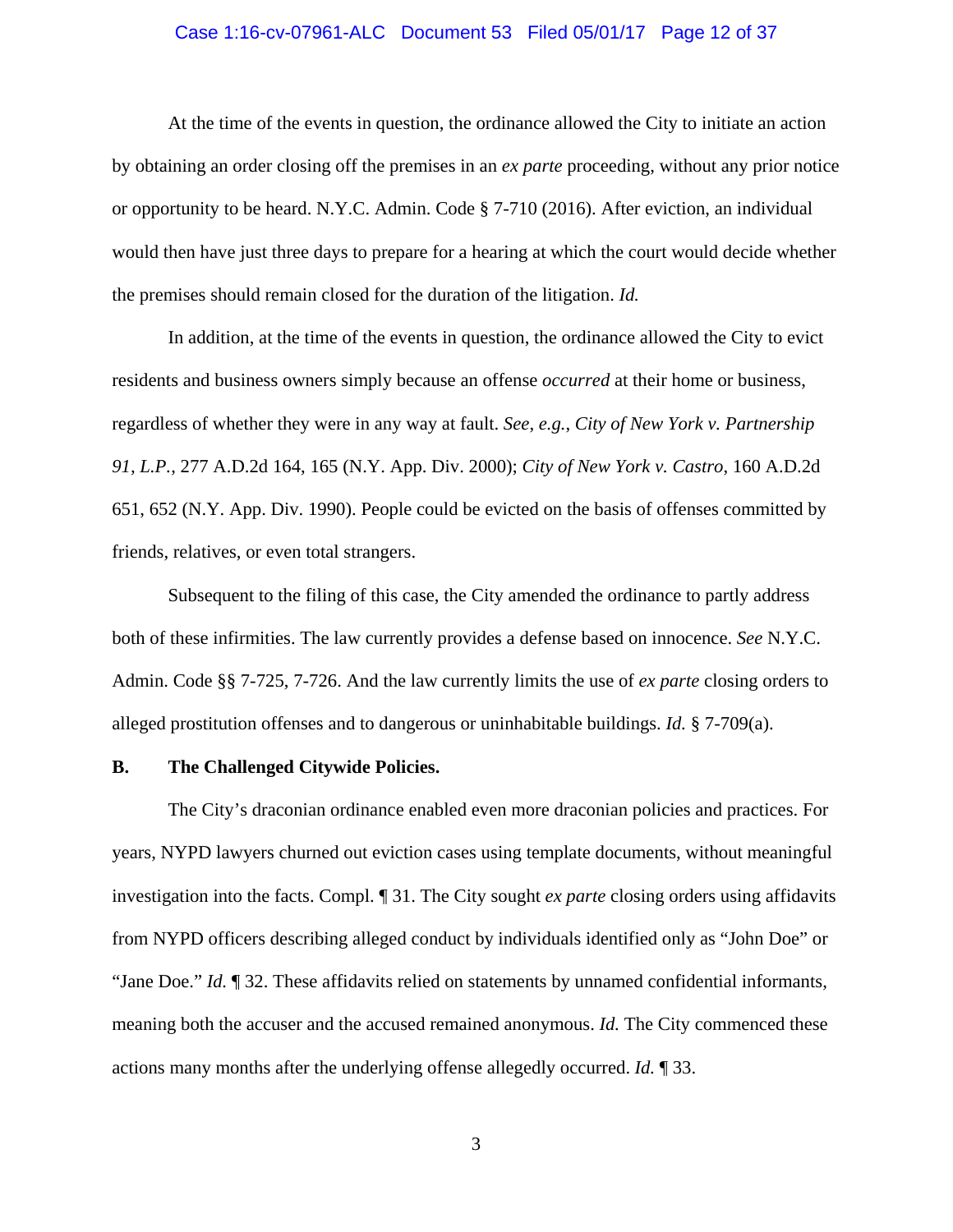#### Case 1:16-cv-07961-ALC Document 53 Filed 05/01/17 Page 13 of 37

 The City also had a policy and practice of settling these eviction actions on the condition that residents and business owners agree to waive constitutional rights. Compl. ¶¶ 35-37. To regain entry to their home or business—and to avoid the threat of protracted litigation in which innocence would not be a defense—individuals were compelled to waive their rights to live with family members, to be free from warrantless searches, and to have a hearing before a judge prior to imposition of future fines and other sanctions. *Id.* ¶ 36.1

 Subsequent to the filing of this litigation, the City amended its ordinance to curtail these policies and practices. Among other things, the ordinance now provides that settlements must be tailored to the alleged underlying offense, N.Y.C. Admin. Code § 7-724, and that agreements to exclude an individual from a home must be limited in duration to one year or (in exceptional cases) three years, *id.* § 7-723. These changes will limit future settlements but do nothing for New Yorkers already compelled to waive their constitutional rights.

#### **C. The Individual Plaintiffs.**

The Plaintiffs in this litigation are victims of the policies and practices described above. All three are currently subject to agreements waiving their constitutional rights.

#### 1. David Diaz

On September 4, 2013, David Diaz received a call at work from his sister informing him that the NYPD was at his apartment threatening his family with eviction. Compl. ¶ 69. David spoke to an NYPD attorney on the phone, and the attorney told David the City had obtained an

 <sup>1</sup> Judge Fern A. Fisher, Deputy Chief Administrative Judge for the New York City Courts, described these policies and practices in an Advisory Notice that is quoted in the Complaint. Compl. ¶ 38. According to Judge Fisher, "occupants . . . do not have notice that their dwelling place is being closed," supporting "affidavits are very general and do not reference an individual defendant," "[m]any cases are commenced against Jane Doe, so there are virtually no claims in the affidavit of merit against individuals," "very few cases involve any direct criminal allegations against the named defendants," and "virtually every time there is a stipulation of settlement where the defendants waive all of their rights." *Id.*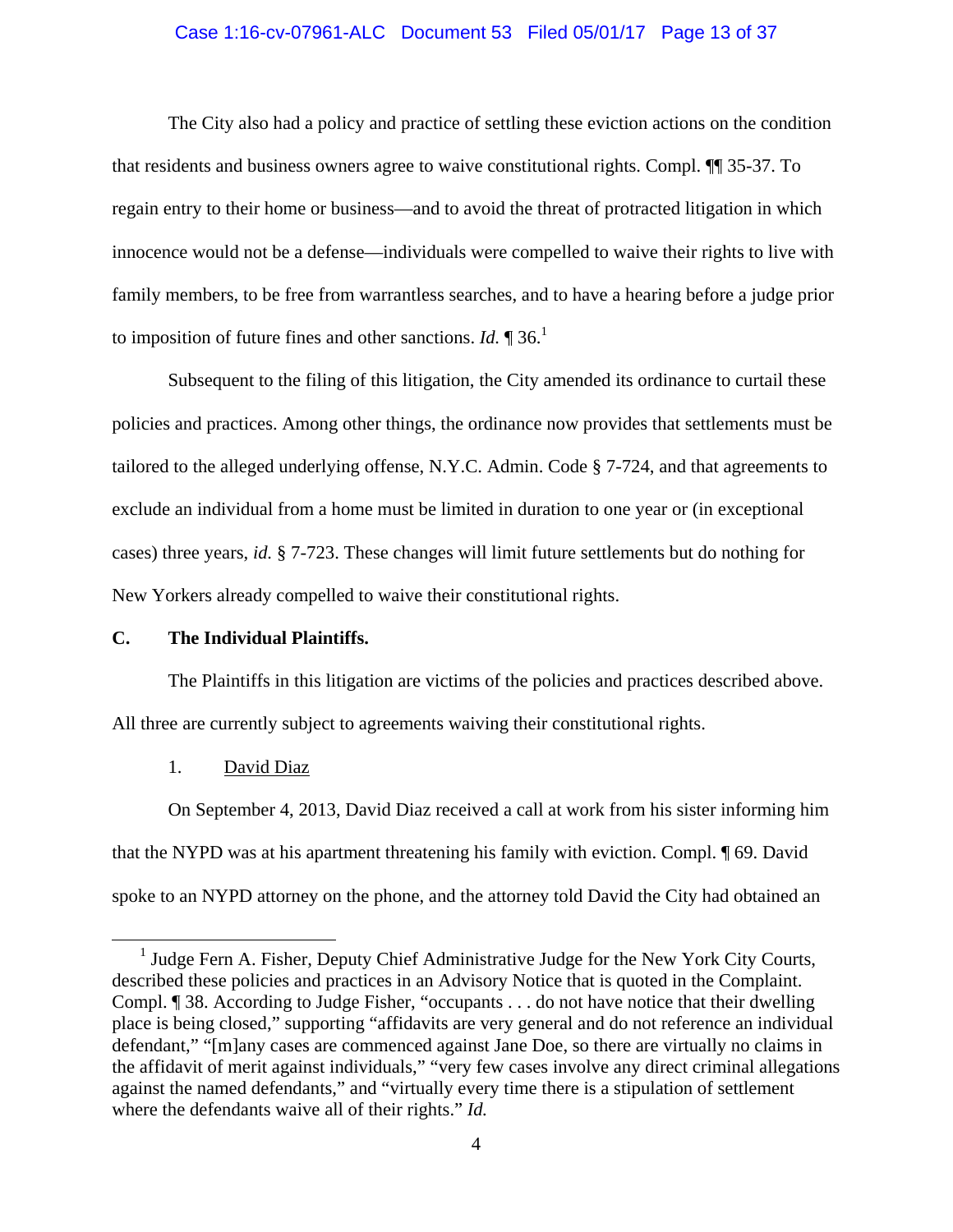#### Case 1:16-cv-07961-ALC Document 53 Filed 05/01/17 Page 14 of 37

*ex parte* order closing the apartment. *Id.* ¶ 70. David had no prior notice of the City's allegations and no opportunity to be heard before the apartment was ordered closed. *Id.* ¶ 68.

The City obtained this *ex parte* closing order on the basis of an affidavit claiming that an unnamed confidential informant purchased drugs from an unnamed individual, as well as a May 2013 raid that turned up a small amount of contraband. Compl. ¶ 67. David was not accused of any crime, and he did not know who was responsible for bringing the contraband into the home. *Id.*  $\P$  63, 65. Several family members were staying at David's apartment at the time of the May 2013 raid. *Id.* ¶ 64.

While the City was legally entitled to close David's apartment, the NYPD attorney told David the City would allow the family to stay temporarily to avoid throwing David's infant daughter onto the street. Compl. ¶ 70. The attorney, however, told David he would have to enter a more permanent agreement to avoid eviction. *Id.* Two days later, David signed an agreement under which he agreed to exclude several family members—including his two brothers—from the apartment. *Id.* ¶¶ 74, 98. One of David's brothers is currently homeless because the agreement prevents David from giving him a place to live. *Id.* ¶ 77.

#### 2. Jameelah El-Shabazz

On September 27, 2011, Jameelah El-Shabazz returned home from work to find a notice on the door informing her that the apartment had been ordered closed in an *ex parte* proceeding. Compl. ¶¶ 83, 85-86. Jameelah had no prior notice and no opportunity to be heard. *Id.* ¶ 85.

The City obtained this *ex parte* closing order on the basis of an affidavit claiming that an unnamed confidential informant purchased drugs from an unnamed individual at the apartment, as well as a May 2011 raid during which the NYPD found forty-five paper cups filled with a white powdery substance. Compl. ¶ 84. Lab testing revealed that the white substance was *not*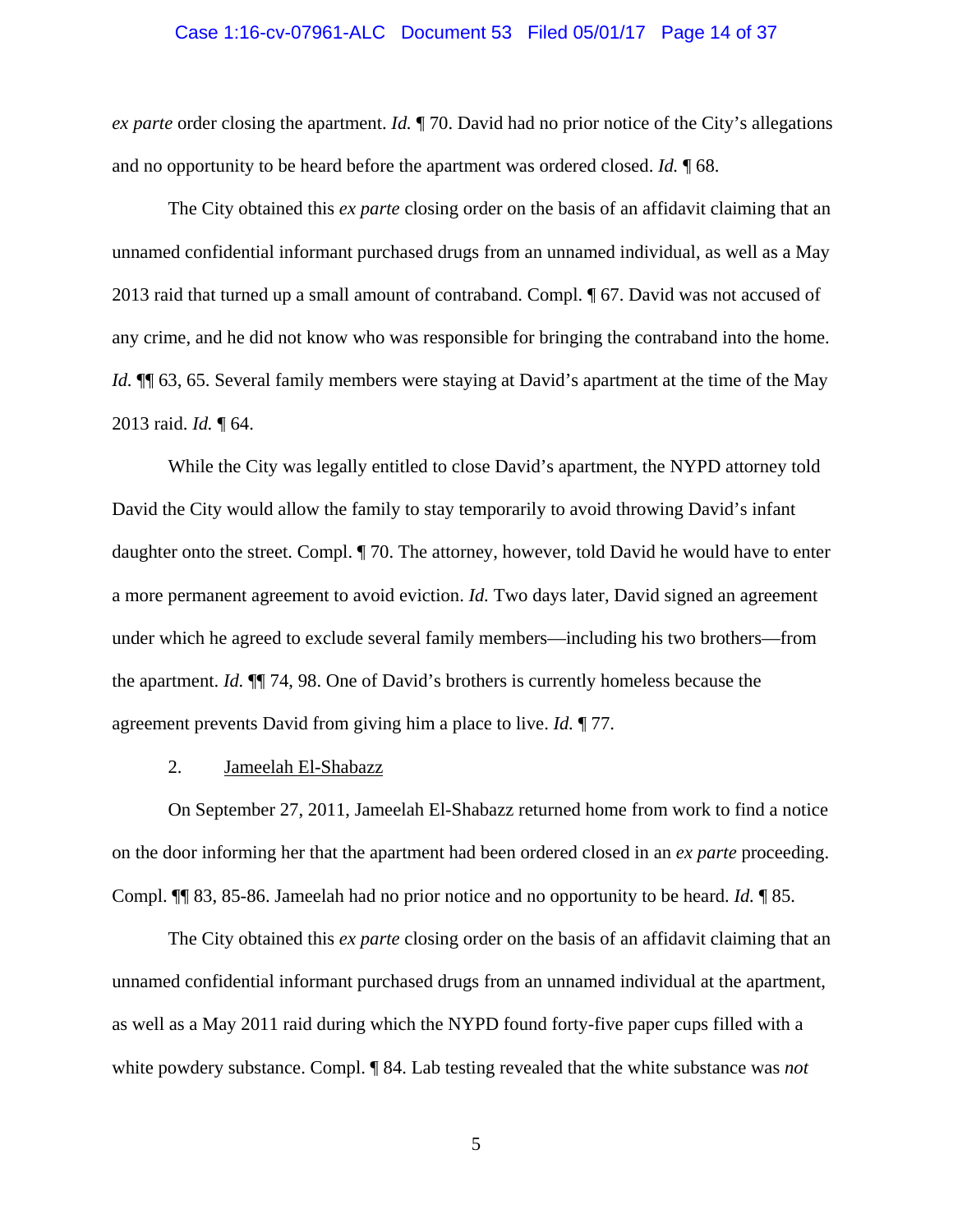#### Case 1:16-cv-07961-ALC Document 53 Filed 05/01/17 Page 15 of 37

illegal drugs; in fact, the cups were filled with crushed eggshells that Jameelah uses for religious purposes. *Id.* ¶¶ 80-81. Nonetheless, the affidavit described the substance as "cocaine." *Id.* ¶ 84.

Jameelah was able to obtain the assistance of a legal aid attorney, and the attorney signed a settlement on Jameelah's behalf to lift the closing order. Compl. ¶¶ 87, 90. As a condition of settlement, the City required that Jameelah agree to permanently exclude her son Akin from the apartment. *Id.* ¶¶ 89, 101.

3. Sung Cho

 On December 17, 2013, Sung Cho arrived at his business, a laundromat near the northern tip of Manhattan, and found a notice on the door informing him that the NYPD had filed an action seeking to close the premises. Compl. ¶ 46. Sung had just one week before he had to appear at a hearing—on Christmas Eve—to show cause why his business should not be ordered closed for the duration of the litigation. *Id.* ¶ 47.

 The City targeted Sung on the basis of two stolen-property offenses that allegedly occurred at the business—one almost seven months earlier, and the other almost a year earlier. Compl. ¶ 46. Both incidents involved sting operations by undercover NYPD officers who offered to sell stolen electronics to customers and other members of the public. *Id.* ¶¶ 42-43. Neither incident involved Sung or his employees. *Id.* ¶ 44.

 Faced with the threat of protracted litigation under a law that did not include any defense based on innocence—as well as the looming risk that the business would be ordered closed at the Christmas Eve hearing—Sung agreed to a settlement. Compl. ¶ 49. Sung agreed to allow warrantless searches (for *any* criminal activity, not just stolen property crimes) and agreed to provide the NYPD unfettered access to the business's surveillance cameras. *Id.* ¶ 52. In addition, Sung agreed to waive his right to a hearing before a judge in the event the NYPD accused Sung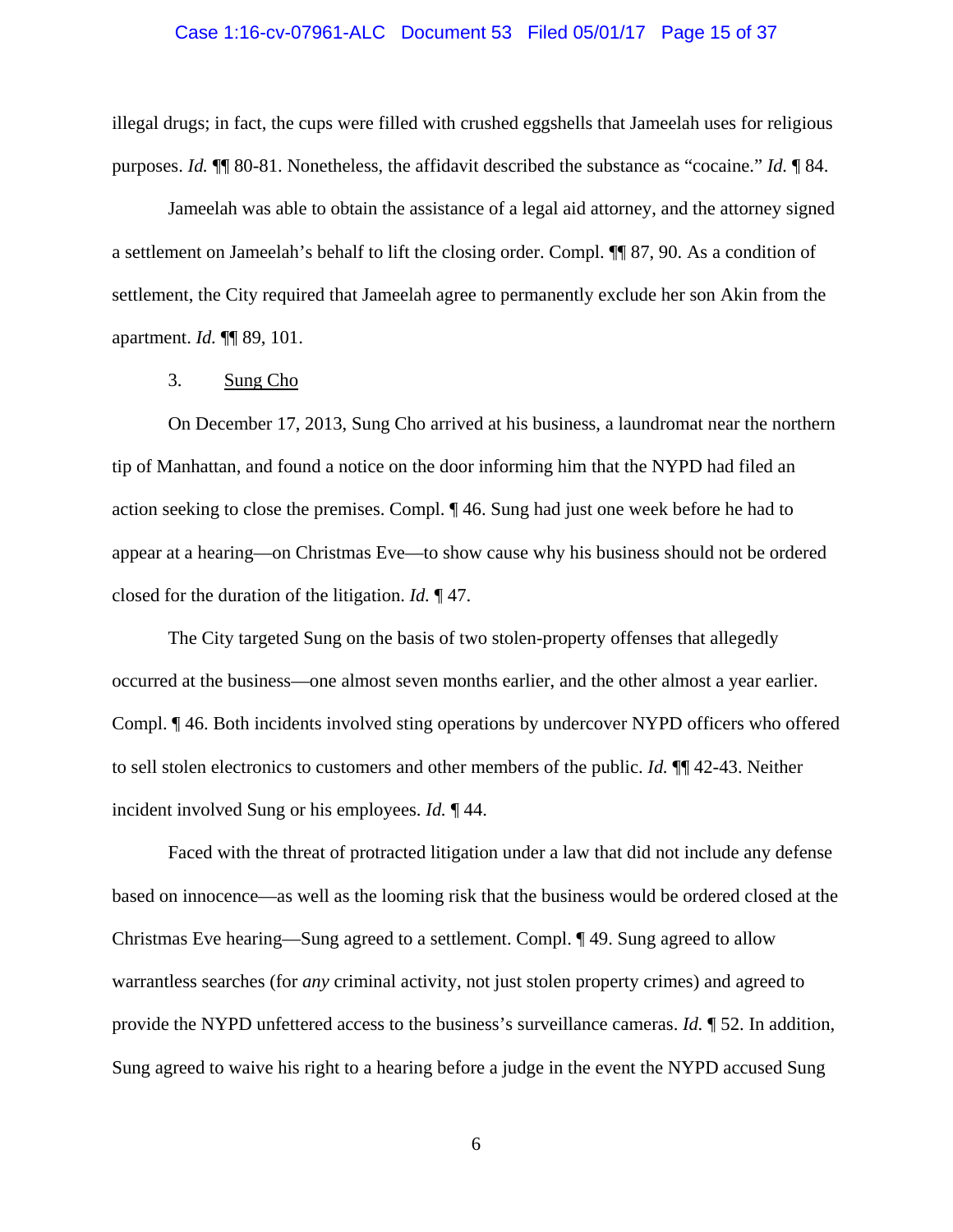#### Case 1:16-cv-07961-ALC Document 53 Filed 05/01/17 Page 16 of 37

or his "customers, employees, and/or representatives" of any future offense listed in the City's Nuisance Abatement Law. *Id.* ¶ 53. Lastly, Sung agreed that this agreement would be made part of any sale of the business, so that it would bind any future owner. *Id.* ¶ 55.

#### **STANDARD OF REVIEW**

On a motion to dismiss, the court must "accept as true all facts alleged in the complaint" and "draw all reasonable inferences in favor of the plaintiff." *Landesbank Baden-Württemberg v. RBS Holdings USA Inc.*, 14 F. Supp. 3d 488, 497 (S.D.N.Y. 2014). Applying this standard, the ultimate question is whether plaintiffs have pled a "plausible" claim. *Bell Atl. Corp. v. Twombly*, 550 U.S. 544, 570 (2007). "[P]lausibility is a standard lower than probability," and a court "may not properly dismiss a complaint that states a plausible version of the events merely because the court finds a different version more plausible." *Anderson News, L.L.C. v. Am. Media, Inc.*, 680 F.3d 162, 184-85 (2d Cir. 2012). Instead, the court must ask "whether plaintiffs allege enough to 'nudge[ ] their claims across the line from conceivable to plausible.'" *Vega v. Hempstead Union Free Sch. Dist.*, 801 F.3d 72, 87 (2d Cir. 2015) (quoting *Twombly*, 550 U.S. at 570).

### **ARGUMENT**

 This memorandum first addresses the City's argument that Plaintiffs have failed to state a claim on the merits and then proceeds to address the various threshold objections interposed by the City—namely standing, mootness, time-bar, waiver, alternative state-law remedies, and the inclusion of officers and agencies as defendants.

### **I. Plaintiffs Have Stated A Claim For Relief On The Merits.**

 The City contends that Plaintiffs have failed to state a claim because they have not "alleged any facts suggesting that their agreement to the settlements' terms . . . was the product of government coercion." MTD at 14. The City, however, takes a narrow view of "coercion" that focuses on overt forms of coercion—*i.e.*, lies, threats, and violence—and ignores the more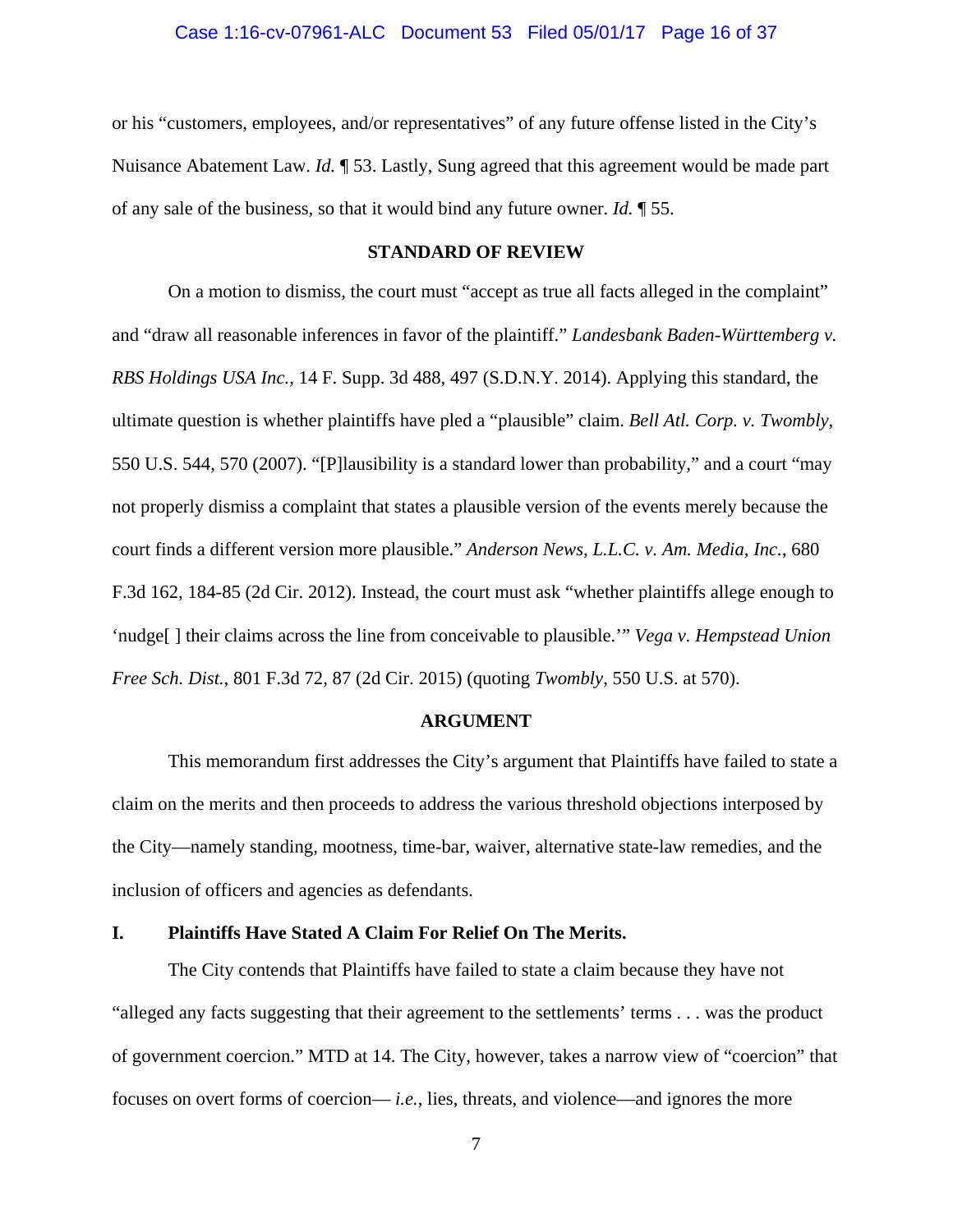#### Case 1:16-cv-07961-ALC Document 53 Filed 05/01/17 Page 17 of 37

covert coercion that is the focus of the unconstitutional conditions doctrine. *Id.* at 15-19. The City does not even mention the unconstitutional conditions doctrine, much less attempt to explain why it should not apply. *Id.* Plaintiffs have, in fact, more than adequately pled a claim for relief under the unconstitutional conditions doctrine.

 The unconstitutional conditions doctrine applies when government threatens to "withhold [a] benefit," or refuse some other discretionary action, "because someone refuses to give up constitutional rights." *Koontz v. St. Johns River Water Mgmt. Dist.*, 133 S. Ct. 2586, 2596 (2013). The doctrine applied when government withheld building permits from property owners who would not give up property rights, *Dolan v. City of Tigard*, 512 U.S. 374 (1994), *Nollan v. Cal. Coastal Comm'n*, 483 U.S. 825 (1987); withheld employment from a professor based on his speech, *Perry v. Sindermann*, 408 U.S. 593 (1972); and withheld healthcare benefits from people who exercised the right to travel, *Memorial Hosp. v. Maricopa Cty.*, 415 U.S. 250 (1974). *See also Koontz*, 133 S. Ct. at 2594 (citing these cases as examples of the doctrine).

 Plaintiffs have stated a claim under the unconstitutional conditions doctrine because they allege that the City conditioned a discretionary act—withdrawal of the threat of eviction—on agreements to waive constitutional rights. Compl. ¶ 5, 35-37, 52-53, 74, 89, 109-110, 118, 128, 137, 149, 159. Courts hold that the doctrine applies to conditions imposed in the settlement context, as it would "vitiate the unconstitutional conditions doctrine to conclude that it cannot apply to an offer of settlement." *Stephens v. Cty. of Albemarle*, No. 04-cv-81, 2005 WL 3533428, at  $*6$  (W.D. Va. Dec. 22, 2005) (First Amendment challenge to non-disclosure provision);  $2$  see

<sup>&</sup>lt;sup>2</sup> On a subsequent appeal in *Stephens*, the Fourth Circuit implicitly affirmed the application of the unconstitutional conditions doctrine to settlements. 524 F.3d 485, 491 (4th Cir. 2008) (stating that the case rested on "well established" constitutional principles). The Fourth Circuit nonetheless found the government entitled to summary judgment because the plaintiffs, who were not parties to the agreement, failed to show that they were injured. *Id.* at 493.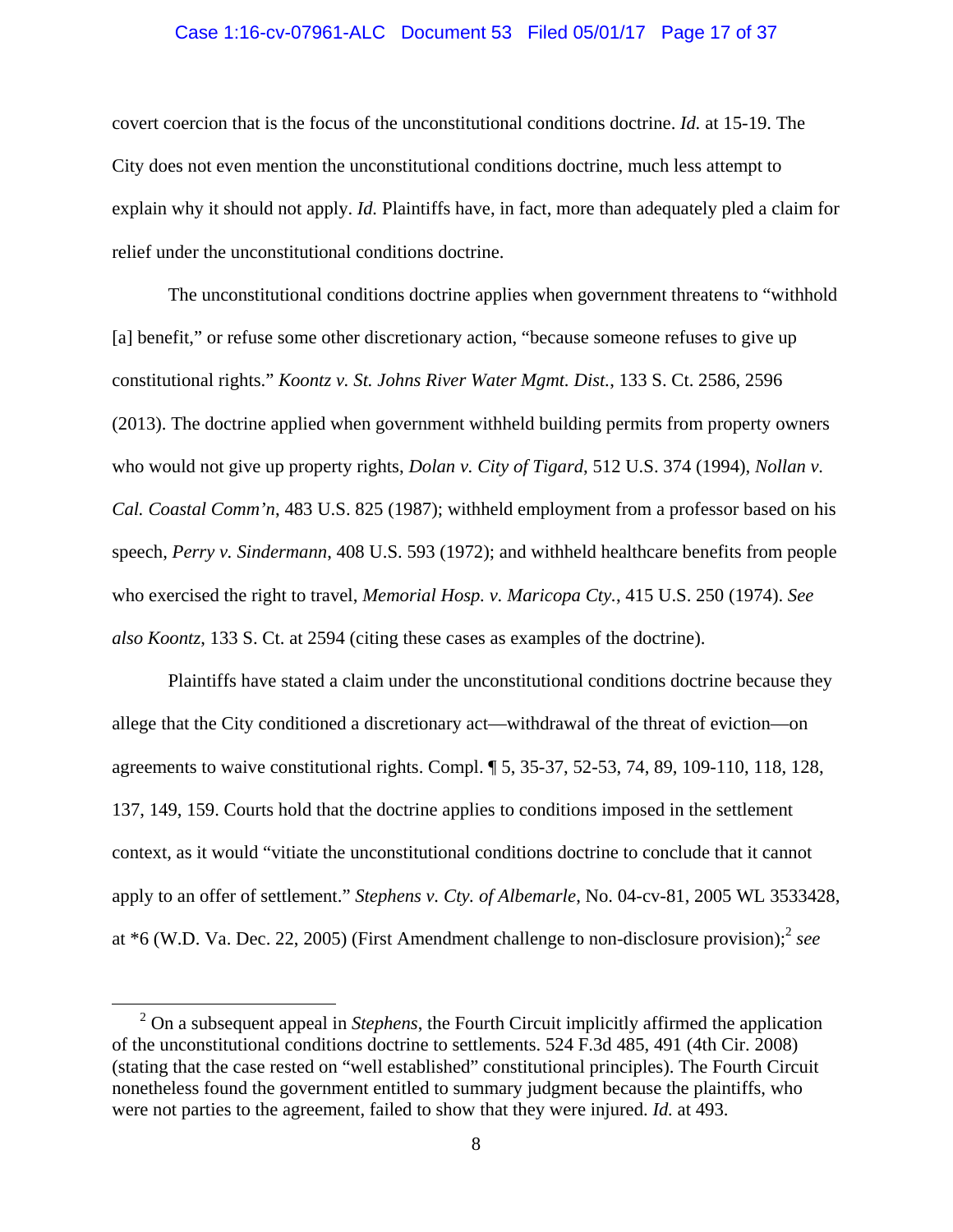#### Case 1:16-cv-07961-ALC Document 53 Filed 05/01/17 Page 18 of 37

*also Louisiana Pacific Corp. v. Beazer Materials & Servs., Inc.*, 842 F. Supp. 1243, 1251 (E.D. Cal. 1994). The United States District Court for the Eastern District of Pennsylvania therefore applied the doctrine to a similar challenge to agreements exacted via Philadelphia's civil forfeiture program. *See Sourovelis v. City of Philadelphia*, 103 F. Supp. 3d 694 (E.D. Pa. 2015).3 In that case, plaintiffs alleged that law enforcement "require[d] property owners to surrender constitutional rights in order to either have their homes or other real property unsealed or to settle or dismiss the forfeiture petitions." *Id.* at 707. The court held that this claim survived a motion to dismiss, explaining that the challenged agreements were not truly voluntary because the "choice between the rock and the whirlpool" is "no choice" at all. *Id.* (quoting *Frost v. R.R. Comm'n of*  Cal., 271 U.S. 583, 593 (1926)).<sup>4</sup> This Court should hold the same.

 The City fails to mention the unconstitutional conditions doctrine, and the arguments that it does make are irrelevant in that context. The City, for instance, argues that David's claim of coercion is "undercut by the alternative that was before him: namely, to proceed to a hearing," MTD at 18, but nearly *every* unconstitutional conditions case involves a choice to either forego a discretionary benefit (here, withdrawal of the threat of eviction) or else give up a constitutional right. *See Koontz*, 133 S. Ct. at 2596 ("Virtually all of our unconstitutional conditions cases involve a gratuitous governmental benefit of some kind.").

 The City likewise misses the mark when it argues Sung and Jameelah were not coerced because they were represented by counsel. MTD at 15-17. Many unconstitutional conditions cases involve sophisticated parties—real estate developers being the most obvious—including

 <sup>3</sup> The plaintiffs in *Sourovelis*, like Plaintiffs here, were represented *pro bono* by the Institute for Justice.

<sup>&</sup>lt;sup>4</sup> Ultimately, this claim was resolved by a class-wide settlement under which the Philadelphia District Attorney's Office and the City of Philadelphia agreed not to enforce broad categories of settlement agreements, including agreements forcing plaintiffs to exclude family members from their homes. *See* 2015 WL 12806512, at \*3 (E.D. Pa. Nov. 4, 2015).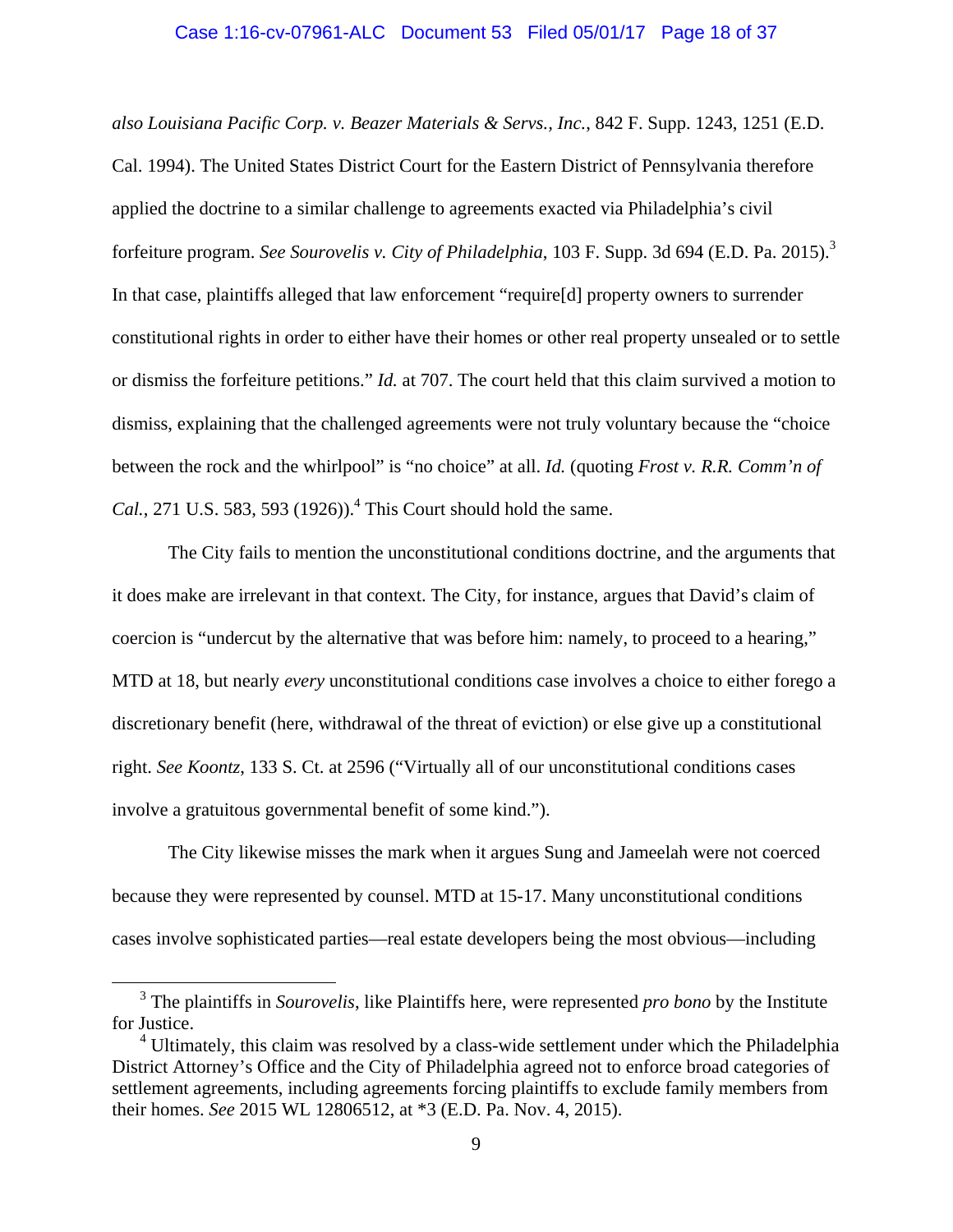#### Case 1:16-cv-07961-ALC Document 53 Filed 05/01/17 Page 19 of 37

parties with attorneys. *See*, *e.g.*, *Nollan v. Cal. Coastal Comm'n*, 177 Cal. App. 3d 719, 720 (Ct. App. 1986) (listing team of attorneys representing property owners). This makes sense, as a lawyer can explain the "choice" being offered but cannot make that choice less coercive. Regardless of whether a lawyer is present, the choice still has to be made.

 Almost all the cases cited by the City are irrelevant because they are not unconstitutional conditions cases. The City cites cases discussing *other* grounds for challenging waiver of a constitutional right,<sup>5</sup> or challenges to settlement agreements between private parties that do not implicate constitutional rights.<sup>6</sup> The City does not cite any case dismissing an unconstitutional conditions claim on a motion to dismiss, without any opportunity to develop a factual record regarding critical questions such as the nature of the condition imposed or the government's justification for imposing it.

While *Smylis v. City of New York*, 25 F. Supp. 2d 461, 465 (S.D.N.Y. 1998), could be read as an unconstitutional conditions case, it still misses the mark. *Smylis* was decided on summary judgment, not a motion to dismiss. *Id.* at 462. Moreover, while *Smylis* rejects the claim that agreements to plead guilty are inherently coercive, *id.* at 465-66, the instant case does not involve a challenge to a guilty plea. Guilty pleas do not typically violate the unconstitutional conditions doctrine because there is an almost perfect fit between the asserted governmental

 <sup>5</sup> *See Murray v. Town of N. Hempstead*, 853 F. Supp. 2d 247, 260 (E.D.N.Y. 2012) (government failed to show that waiver was sufficiently explicit); *Morris v. NYC Employees' Retirement Sys.*, 129 F. Supp. 2d 599, 610-11 (S.D.N.Y. 2001) (government provided inadequate explanation of the rights being waived); *see also Sassower v. Sheriff of Westchester Cty.*, 824 F.2d 184, 190 (2d Cir. 1987) (litigant waived right to a hearing by failing to appear).

 $6$  *See Rispler v. Spitz*, 377 F. App'x 111, 112 (2d Cir. 2010) (party to settlement between private parties claimed he was "ill and taking medication"); *Jean v. Auto & Tire Spot Corp.*, No. 09-cv-5394, 2013 WL 2322834, at \*5 (E.D.N.Y. May 28, 2013) (party to settlement between private parties did not allege any form of coercion); *Liberty Mut. Fire Ins. Co. v. Mystic Transp., Inc.*, No. 04-cv-1150, 2004 WL 2071703, at \*2 (S.D.N.Y. Sept. 16, 2004) (party to settlement between private parties claimed attorney had conflict of interest).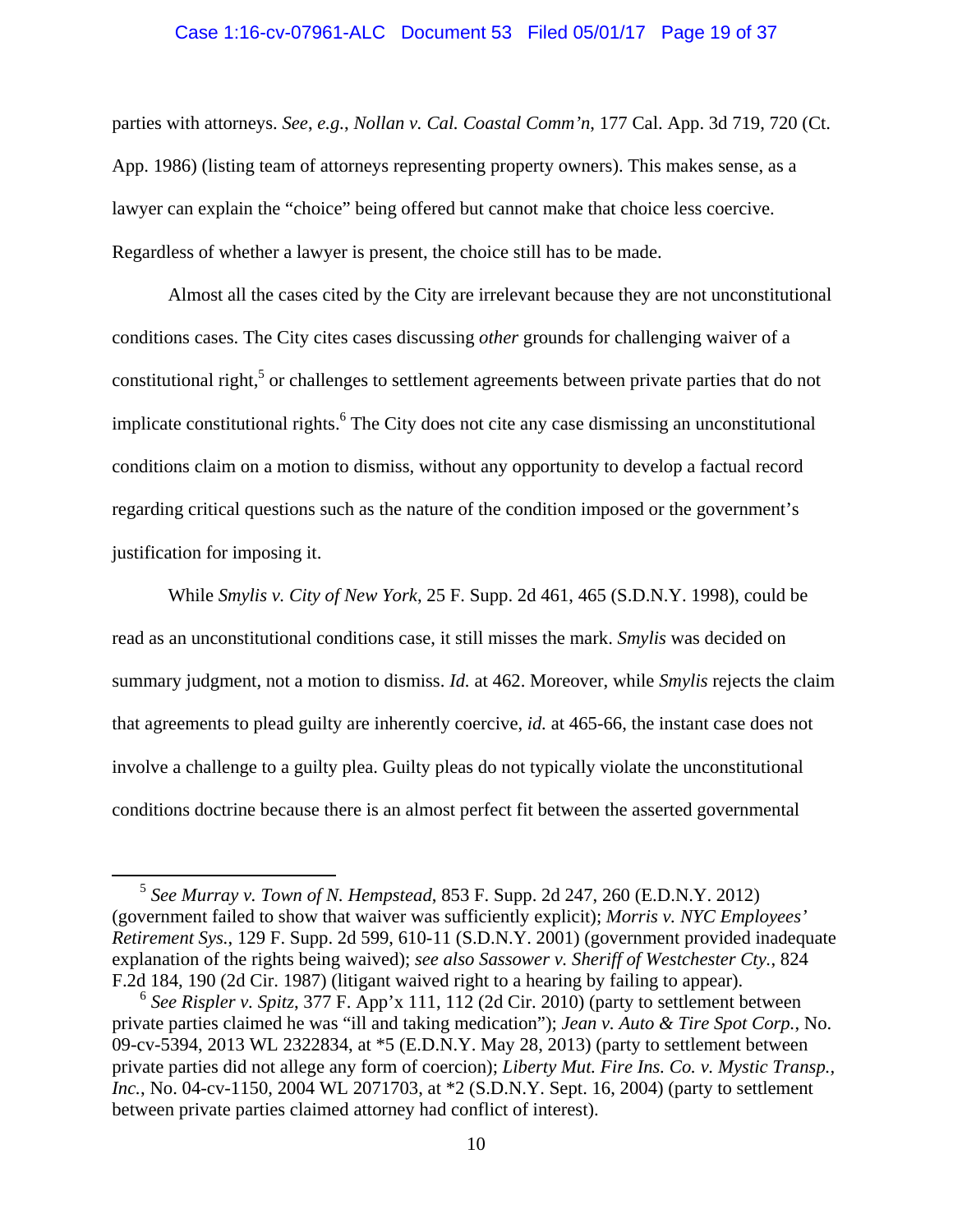#### Case 1:16-cv-07961-ALC Document 53 Filed 05/01/17 Page 20 of 37

interest (enforcing the law) and the infringement of liberty imposed (punishment for violating the law). *See Brady v. United States*, 397 U.S. 742, 758 (1970).<sup>7</sup> As explained below, that necessary degree of fit is absent here, where the government exacted waivers of constitutional rights from people who were not convicted of anything.

Plaintiffs do not assert that *all* settlements violate the Constitution—any more than *all* conditional building permits violate the Constitution under *Nollan* and *Dolan*. Rather, waivers of constitutional rights in settlements must be assessed under the standards of the unconstitutional conditions doctrine. Plaintiffs have stated a claim that the waivers here are unconstitutional for two reasons (corresponding to the two proposed classes). First, the waivers were obtained while two Plaintiffs were subject to unlawful, *ex parte* orders excluding them from their homes. And, second, the City has not identified any interest that could justify exacting perpetual waivers of constitutional rights from Plaintiffs who have not been convicted of any crime.

#### A. Count I: The Closing Order Class.

 Count I of the Complaint contends that the waivers obtained from David and Jameelah and other similarly-situated persons—are unlawful because they were extracted using *ex parte*  closing orders that run afoul of clearly established Supreme Court precedent. Compl. ¶¶ 170-77. The Supreme Court has held that, absent exigent circumstances, government cannot seize real property based on alleged criminal violations without first providing notice and an opportunity to be heard. *United States v. James Daniel Good Real Prop.*, 510 U.S. 43, 62 (1993). The City's *ex parte* closing procedure flatly violates this precedent. And that violation remains relevant because it renders the challenged agreements inherently coercive.

<sup>&</sup>lt;sup>7</sup> To preserve this nexus, the Supreme Court has underscored the importance of policing guilty pleas to ensure that there is evidence that the person pleading guilty did commit the crime. *See North Carolina v. Alford*, 400 U.S. 25, 38 n.10 (1970) ("Because of the importance . . . of insuring that guilty pleas are a product of free and intelligent choice . . . pleas coupled with claims of innocence should not be accepted unless there is a factual basis for the plea.").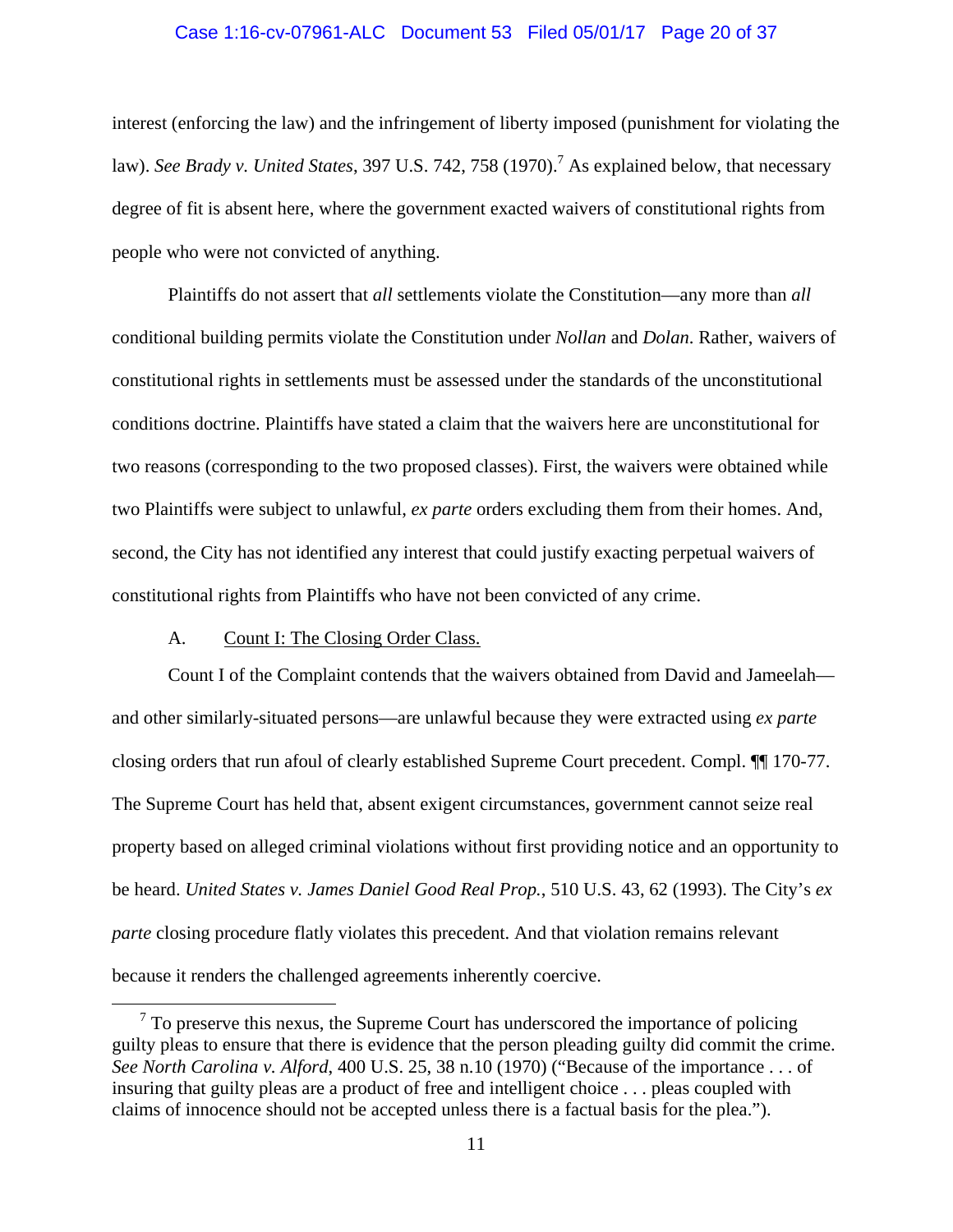#### Case 1:16-cv-07961-ALC Document 53 Filed 05/01/17 Page 21 of 37

 Cases—like this one—where the government forces a person to trade one constitutional right for another fall into a special category of unconstitutional conditions cases in which no consideration of the government's asserted interests is required because no interest can possibly justify the condition. *See*, *e.g.*, *Simmons v. United States*, 390 U.S. 377, 394 (1968) ("[W]e find it intolerable that one constitutional right should have to be surrendered in order to assert another."). After all, where the "choice" offered is between giving up one right or another, the "'benefit' to be gained is that afforded by another provision of the Bill of Rights," *id.*, and it is assured that *some* right will be infringed whatever choice is made. Both Jameelah and David fall into this category, as they were forced to choose between waiving their rights or else remaining subject to a closing order that was itself unconstitutional. Compl. ¶¶ 67, 74, 84, 90, 174. The choice that they were offered was thus inherently unconstitutional. $8$ 

 The court in *Sourovelis* allowed a similar claim to proceed past a motion to dismiss. In that case, Philadelphia routinely obtained *ex parte* orders shutting down homes and other properties and used the threat of eviction to obtain agreements waiving constitutional rights. 103 F. Supp. 3d at 698, 704. The court in *Sourovelis* allowed a challenge to this *ex parte* procedure to proceed past a motion to dismiss, and this Court should do the same.

#### B. Counts II-V: The Innocent Occupant Class.

Counts II-V of the Complaint, meanwhile, all relate to the same overarching claim that the City violated the unconstitutional conditions doctrine when it used the threat of eviction to

 <sup>8</sup> In this respect, this case is akin to *United States v. Babwah*, 972 F.2d 30, 34 (2d Cir. 1992), which found that an agreement to waive the Fourth Amendment was invalid where the "purpose of extending [the defendant's] custody seems to have been the hope of obtaining his consent," so that there could "be no conclusion other than that [the defendant's] consent was gotten through exploitation of the unlawful seizure." *See also United States v. Portillo-Aguirre*, 311 F.3d 647, 659 (5th Cir. 2002). Here the connection between the unlawful seizure and the waiver is even more obvious, as the offer to lift the unlawful seizure in exchange for the waiver was stated expressly rather than implied by the circumstances. *See*, *e.g.*, Compl. ¶ 174.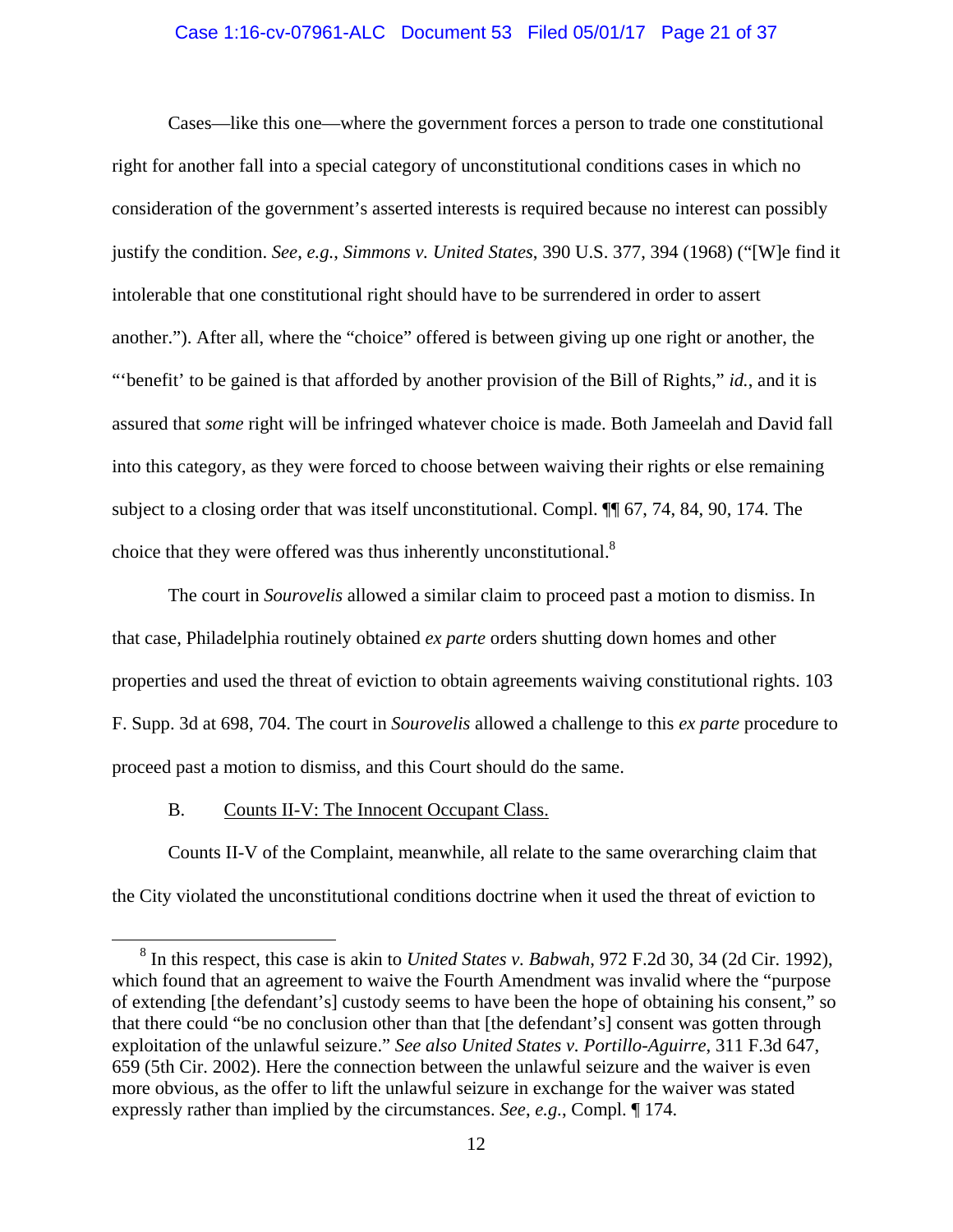#### Case 1:16-cv-07961-ALC Document 53 Filed 05/01/17 Page 22 of 37

force innocent people—people not convicted of a crime—into perpetual waivers of constitutional rights. Compl. ¶¶ 178-209. These claims do call for consideration of the government's asserted interests, but the City has not identified *any* interest to justify these conditions, much less an interest so compelling that it would justify upholding the conditions on a motion to dismiss.

 Unconstitutional conditions cases hold that such conditions must be assessed under a two-part test that looks to both "nexus" and "proportionality." *Koontz*, 133 S. Ct. at 2595. The first requirement, "nexus," asks whether there is some logical connection between the government's asserted interest and the condition imposed. *See Nollan*, 483 U.S. at 837-38. And the second requirement, "proportionality," asks whether the asserted interest is sufficiently strong to justify the condition. *See Dolan*, 512 U.S. at 395. This is essentially the same tailoring analysis that courts perform in any constitutional case, and the degree of "fit" required varies depending on the right at issue. So, for instance, when the right waived was the right to travel, the Court applied strict scrutiny. *Memorial Hosp.*, 415 U.S. at 262.<sup>9</sup>

 Turning to the particular constitutional rights at issue, the City has identified no interest that could justify upholding these permanent constitutional disabilities.

#### 1. *The Familial Association Subclass (Count V)*.

 Plaintiffs have stated a claim that Jameelah and David were unlawfully compelled to agree to perpetual waivers of their right to live with family in the home. Compl. ¶¶ 202-09. The Supreme Court affirmed the importance of this right in a case that struck down a law restricting

 <sup>9</sup> While Counts III-V challenge waivers of particular constitutional rights, Count II alleges that, regardless of the right at issue, the City cannot justify imposing perpetual waivers of constitutional rights on innocent people simply because a crime *occurred* in proximity to their home or business. *See* Compl. ¶¶ 178-85. The government cannot limit a person's constitutional rights based on alleged criminal violations without establishing that the person is in some way responsible for the violations. *Cf. Nelson v. Colorado*, \_\_ S. Ct. \_\_, 2017 WL 1390727, at \*6 (Apr. 19, 2017) (the government "may not presume a person, adjudged guilty of no crime, nonetheless guilty *enough* for monetary exactions").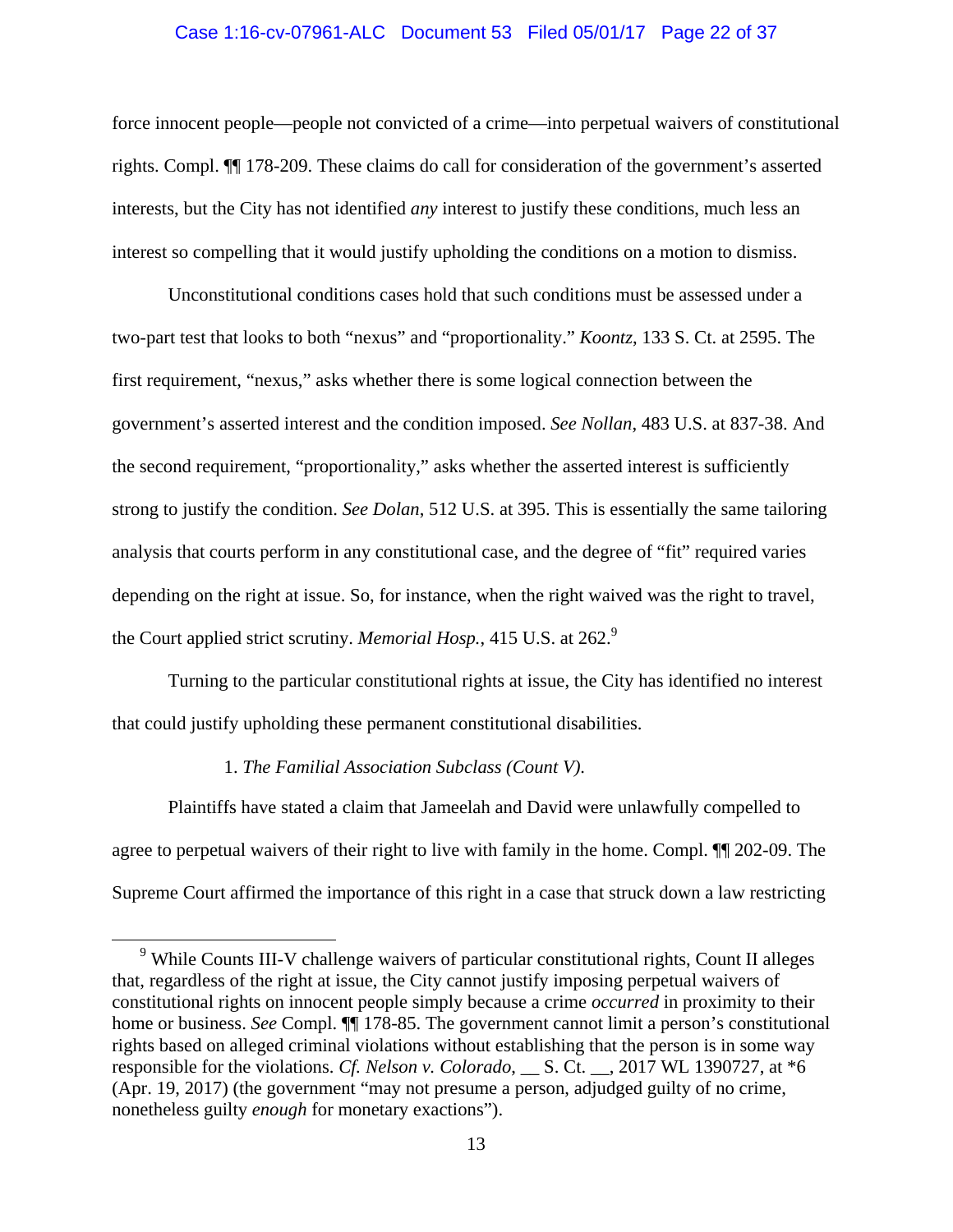#### Case 1:16-cv-07961-ALC Document 53 Filed 05/01/17 Page 23 of 37

cohabitation by family members. *See Moore v. City of E. Cleveland*, 431 U.S. 494, 499 (1977); *see also Patel v. Searles*, 305 F.3d 130, 137 (2d Cir. 2002) ("[C]onstitutional protections for associational interests are at their apogee when close family relationships are at issue."). Infringements of this right are assessed under strict scrutiny, *Corso v. Fischer*, 983 F. Supp. 2d 320, 331 (S.D.N.Y. 2013), so these waivers must be subjected to strict scrutiny as well.

 The City cannot possibly establish that these waivers so obviously satisfy strict scrutiny that it is entitled to prevail on a motion to dismiss. The City has an interest in preventing alleged violations of the criminal laws, but the City can (and does) pursue that interest in all manner of ways that do not involve restricting the most intimate familial relationships of citizens who have not been convicted of anything. Indeed, even where people have been *convicted* of serious offenses, courts carefully scrutinize limitations on this right. *See*, *e.g.*, *Corso*, 983 F. Supp. 2d at 335 (invalidating prison rule limiting intimate association between guards and convicted criminals); *Doe v. Strange*, No. 15-cv-606, 2016 WL 1079153, at \*15 (M.D. Ala. Mar. 8, 2016) (refusing to dismiss case challenging restriction on sex offenders living with related children). Plaintiffs, who have not been convicted of anything, have surely stated a claim.

A similar claim survived a motion to dismiss in *Sourovelis*. In that case, Philadelphia law enforcement used the threat of eviction to force individuals into agreements "indefinitely barring individuals, such as relatives, from entering property." 103 F. Supp. 3d at 707. The court rejected the argument that this failed to state a claim, and this Court should do the same.

#### 2. *The Warrantless Search Subclass (Count III)*.

 Plaintiffs also have stated a claim that Sung Cho was unlawfully compelled to give up his Fourth Amendment right to be free from warrantless searches. Compl. ¶¶ 186-93. This right "is basic to a free society." *Camara v. Mun. Court*, 387 U.S. 523, 528 (1967). Government may condition lawful activity on consent to warrantless searches only in "limited circumstances,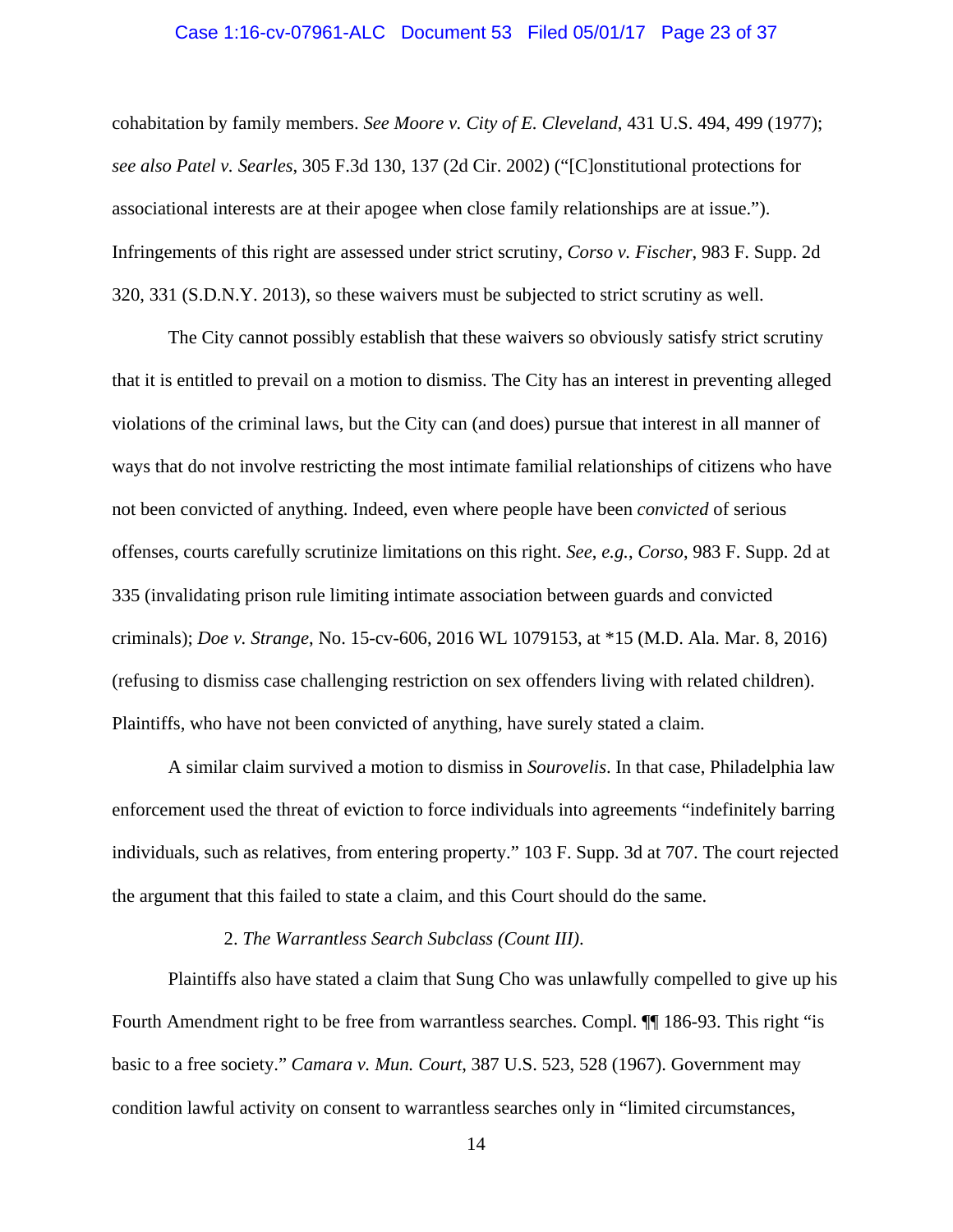#### Case 1:16-cv-07961-ALC Document 53 Filed 05/01/17 Page 24 of 37

where the privacy interests implicated by the search are minimal, and where an important governmental interest furthered by the intrusion would be placed in jeopardy by a requirement of individualized suspicion." *Skinner v. Ry. Labor Executives' Ass'n*, 489 U.S. 602, 624 (1989).

 Once again, the City cannot possibly establish that this waiver so obviously satisfies the Fourth Amendment that the City is entitled to prevail on a motion to dismiss. Courts allow the government to depart from the warrant requirement only when it has a uniquely substantial interest that is "divorced from the State's general interest in law enforcement." *Ferguson v. City of Charleston*, 532 U.S. 67, 79 (2001). And, even when the government points to such an interest, the departure from the warrant requirement must have a "properly defined scope" that "limit[s] the discretion of the inspecting officers." *New York v. Burger*, 482 U.S. 691, 703 (1987). Here, the City's interest in preventing future crimes is exactly the kind of "general interest in law enforcement" that cannot justify suspending the warrant requirement. And the blanket searches at issue are not limited in scope, and instead open up residents and business owners to virtually unlimited invasion of their privacy. *See*, *e.g.*, Compl. ¶ 52. This is exactly the kind of blanket exception to the warrant requirement that Supreme Court case law forbids, and it cannot be upheld on a motion to dismiss.<sup>10</sup>

 $10$  This kind of blanket consent to search is sometimes imposed on people who have been convicted of a crime, but even then courts are careful to impose qualifications and limitations that demonstrate the impermissibility of imposing such a restriction on a person who has not been convicted of anything. *Samson v. California*, 547 U.S. 843, 847 (2006), upheld a requirement that parolees consent to suspicionless searches, but emphasized that parolees were protected from "arbitrary, capricious, or harassing" searches. Courts have since questioned the extension of this rule to "lower level offenders," *United States v. King*, 736 F. 3d 805, 806 (9th Cir. 2013), or restrictions not "connected to [the offender's] offense, history, and personal characteristics," *United States v. Goodwin*, 717 F.3d 511, 523 (7th Cir. 2013). Even more relevant, the Ninth Circuit has held that pretrial detainees cannot be required to consent to warrantless searches as a condition of release, as they have not been convicted. *United States v. Scott*, 450 F.3d 863, 872 (9th Cir. 2006).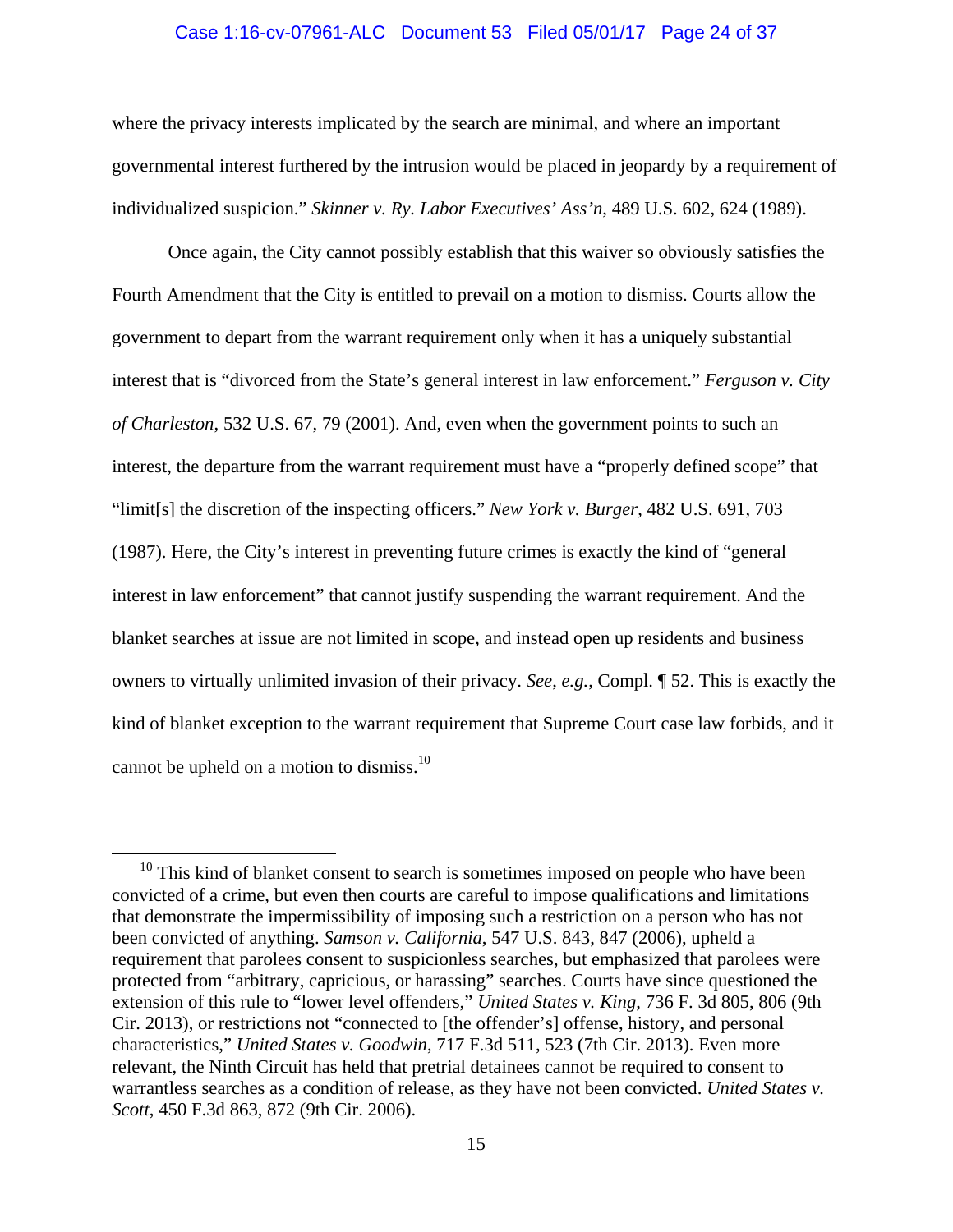## 3. *The Access To Courts Subclass (Count IV)*.

 Finally, Plaintiffs have stated a claim that Sung Cho was compelled to give up his right of access to the courts, as his agreement allows the NYPD to impose closing orders and monetary sanctions without any need to first make a case to a judge. Compl.  $\P$  194-201. This right of access to the courts can be infringed only in "extraordinary situations where some valid governmental interest is at stake." *Boddie v. Connecticut*, 401 U.S. 371, 378-79 (1971).

Again, the City cannot establish that this waiver so obviously satisfies the Constitution that the City is entitled to prevail on a motion to dismiss. The City has not pointed to any interest that would justify allowing the NYPD to impose sanctions for future alleged unlawful behavior without any requirement to first present evidence to a judge. Even prisoners—people convicted of a crime—have a right to access the courts that cannot be totally extinguished. *See Bounds v. Smith*, 430 U.S. 817, 821-22 (1977). And no case has ever held that government can impose sanctions for alleged criminal offenses without first having to prove to a neutral judge that the offense occurred. *See Nelson*, 2017 WL 1390727, at \*3 ("Absent conviction of a crime, one is presumed innocent.").<sup>11</sup> While the government has an interest in addressing future criminal violations, the government can (and does) uphold that interest in a variety of ways that do not involve removing innocent individuals from the protection of the judicial process.

 At least two cases have applied the unconstitutional conditions doctrine to agreements restricting this right. *Clark v. Cty. of Placer*, 923 F. Supp. 1278, 1288-89 (E.D. Cal. 1996), held that a state actor violated the Constitution by requiring a waiver of constitutional claims including a claim of sex discrimination—as a condition of racing at a local racetrack. And in

 $11$  The government can, of course, seize persons or property prior to conviction where there is some risk that the person or property will flee the jurisdiction, but that principle has been limited to circumstances where there is in fact such a risk. *James Daniel Good*, 510 U.S. at 62.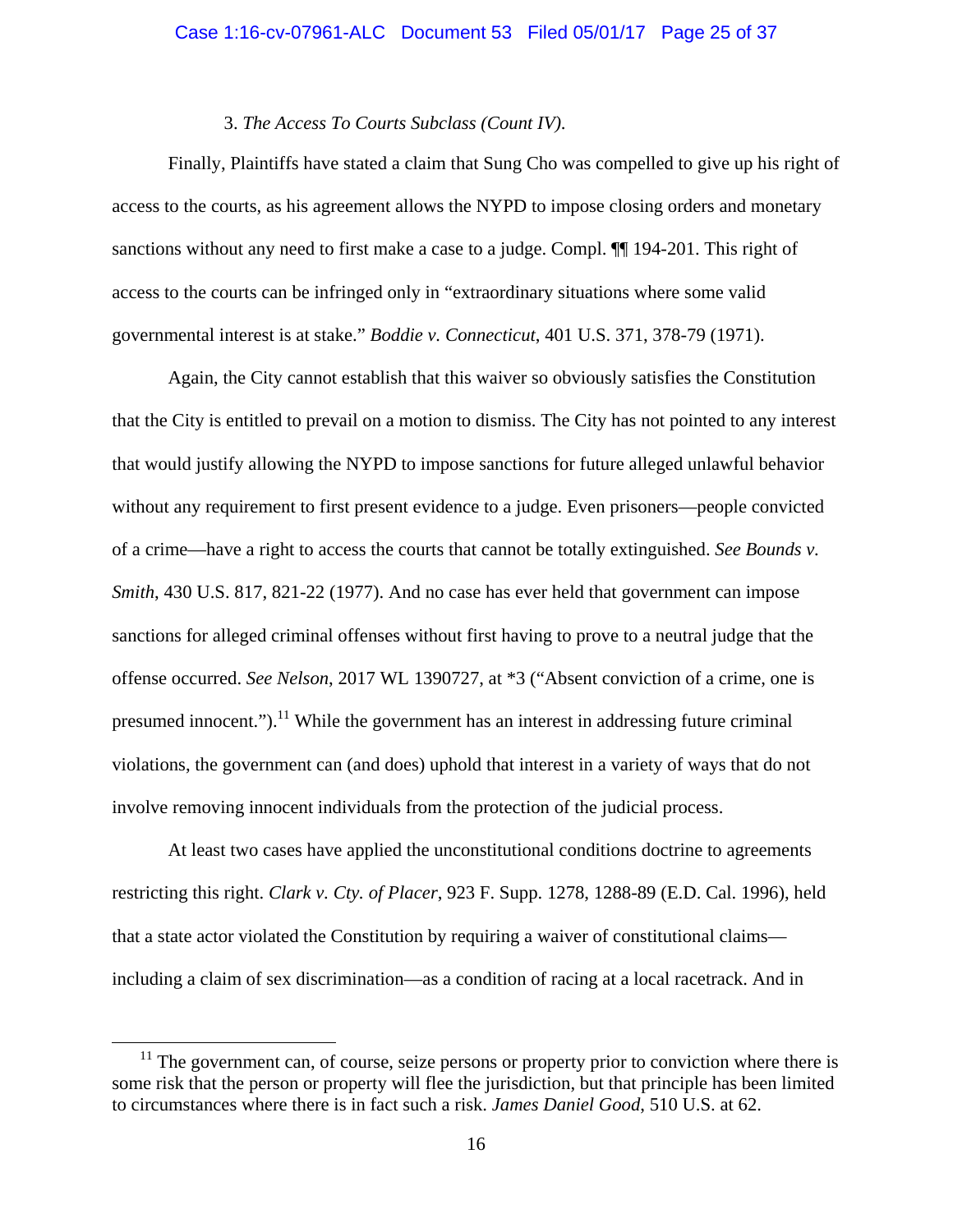#### Case 1:16-cv-07961-ALC Document 53 Filed 05/01/17 Page 26 of 37

*Sourovelis*, the court found that plaintiffs survived a motion to dismiss where they alleged that the government used the threat of eviction to require that individuals "prospectively waive the right to assert constitutional defenses." 103 F. Supp. 3d at 707. Just as plaintiffs in *Sourovelis* survived a motion to dismiss, Plaintiffs' claims here should survive as well.

## C. Counts VI-VIII: The Individual Claims.

The remaining Counts in the Complaint largely track the foregoing, but supplement the class-wide claims with individualized circumstances that cannot be generalized across an entire class. *See* Compl. ¶¶ 210-229. In this respect, the relationship between the class-wide and individualized claims can be analogized to a discrimination suit in which plaintiffs claim both that an employer maintained discriminatory policies affecting a class of employees *and* that the particular circumstances of the employees' cases make out a viable claim. *See*, *e.g.*, *Barrett v. Forest Labs., Inc.*, 39 F. Supp. 3d 407 (S.D.N.Y. 2014). While the full set of Plaintiffs' allegations can be found in the Complaint, this section highlights particular allegations that shore up Plaintiffs' individual claims.

The individualized allegations in the Complaint bolster Plaintiffs' claims that they were coerced. For instance, both David and Jameelah had infants in their apartments at the time their apartments were ordered closed—a circumstance that magnifies the consequences associated with eviction. Compl.  $\P$  70, 74, 88. Both David and Jameelah also include allegations that call into doubt the City's repeated assurances (MTD at 17-18) that they were fully informed about the rights they were giving up. Jameelah alleges that she was not aware of the provision excluding her son from the apartment when her attorney signed the agreement. Compl.  $\P$  90, 92. David, meanwhile, alleges that an NYPD attorney approached him in person without properly identifying himself—leaving David with the impression that this was his court-appointed lawyer—and advised him to settle. *Id.* ¶¶ 73-74.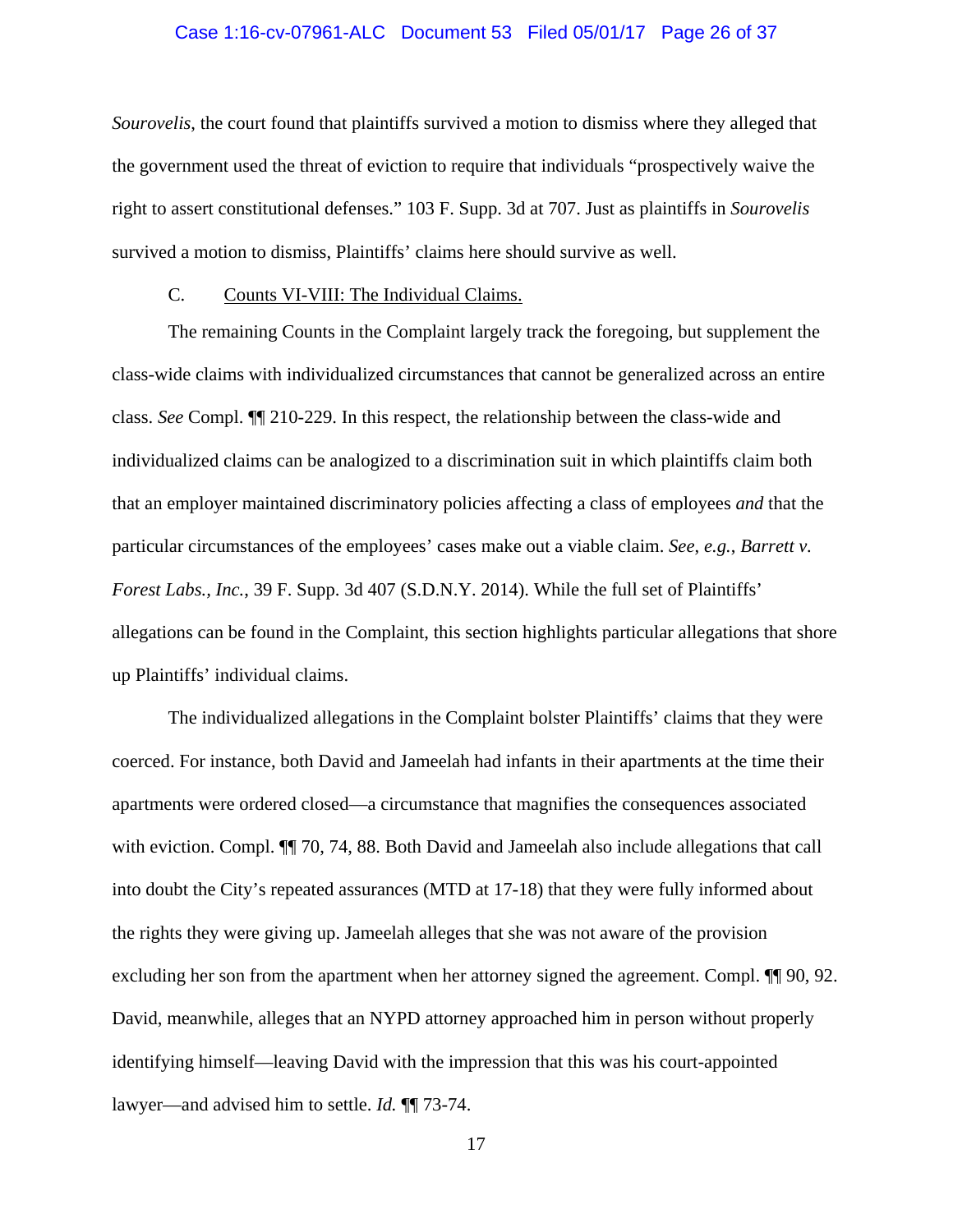#### Case 1:16-cv-07961-ALC Document 53 Filed 05/01/17 Page 27 of 37

The individualized allegations also erode any conceivable justification the government might assert for imposing these agreements. Jameelah asserts that the government sought to evict her based on a false statement in an affidavit that identified crushed eggshells as "cocaine." Compl. ¶ 84. And Sung alleges that the underlying offense was created by undercover NYPD officers and would not have occurred without the City's involvement. *Id.* ¶¶ 41-42. Sung also alleges that he was forced to waive not only his own rights, but also the rights of future owners of his business. *Id.* ¶ 55. The government has no interest that would justify limiting the rights of future owners with no connection to the business at the time of the alleged underlying offense. These individual circumstances afford an additional basis to hold that Plaintiffs have stated a claim for relief.

#### **II. Plaintiffs Have Standing, And Plaintiffs' Claims Are Not Moot.**

The City argues that Plaintiffs do not have standing to seek prospective injunctive relief and that "Plaintiffs' lawsuit has also been outpaced by the legislative process." MTD at 20. Both arguments are unavailing.

## A. Plaintiffs Have Standing.

The test for Article III standing has three parts: (1) injury in fact, (2) causation, and (3) redressability. *See*, *e.g.*, *Susan B. Anthony List v. Driehaus*, 134 S. Ct. 2334, 2341 (2014). Each of the Plaintiffs satisfies all three elements.

All of the Plaintiffs are currently being injured, as they are subject to agreements that infringe their constitutional rights. David and Jameelah are subject to agreements that—as set forth above—force them to exclude individuals from their home in violation of their right to familial association. Compl.  $\P$  74, 89. David's brother is currently homeless as a result, and David himself is injured because his brothers cannot legally come to his apartment to babysit his daughter while he is at work. *Id*. ¶¶ 99-100. Jameelah is likewise required to exclude her own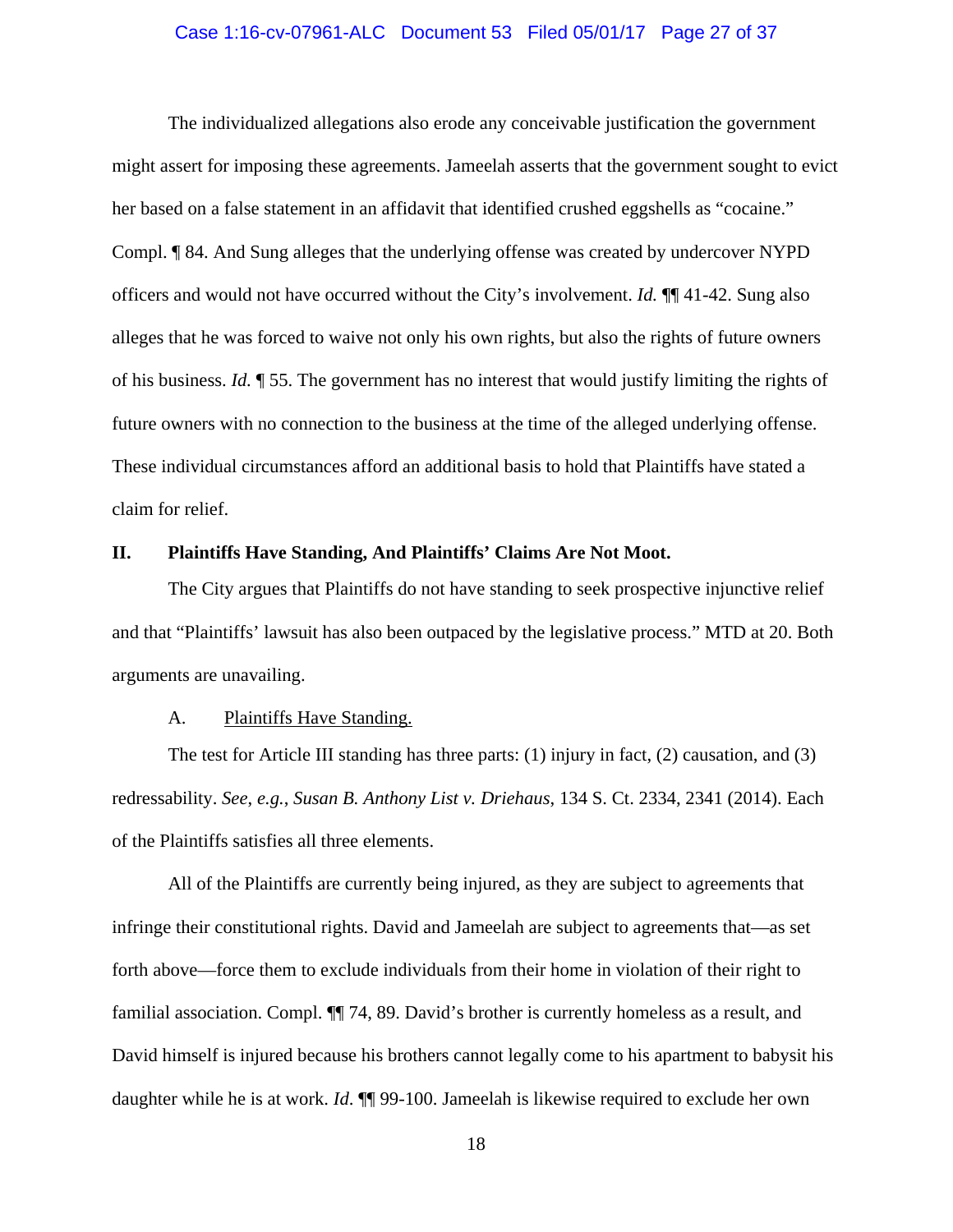#### Case 1:16-cv-07961-ALC Document 53 Filed 05/01/17 Page 28 of 37

son from her home. *Id.* ¶ 102. Sung, meanwhile, is injured because he is subject to an agreement that includes a permanent waiver of his Fourth Amendment rights and right to access the courts. *Id.*  $\P$  95-96. Sung is required to pay money to comply with this agreement—including maintaining a video surveillance system—and he is also injured because the requirement to include these conditions in any sale of his business reduces its value. *Id.*

These injuries are traceable to the City's conduct and would be redressed by a favorable decision. These agreements were extracted from Plaintiffs as a result of the City's policy and practice of forcing New Yorkers to enter into agreements waiving their constitutional rights. Compl. ¶¶ 49, 74, 89. And Plaintiffs' injuries would also be redressed by a favorable judgment, as Plaintiffs seek injunctive and declaratory relief that these agreements are unconstitutional and unenforceable. *Id.* ¶¶ D-G.

Nonetheless, the City contends that "none of the Plaintiffs have standing to seek prospective injunctive relief because none of them have alleged that they are likely to be subject to the City's Nuisance Abatement laws again" and that "to cognizably state such a claim, Plaintiffs would have to allege that they are likely" to "engage in" so-called "nuisance-creating behavior." MTD at 20. The City flatly misunderstands Plaintiffs' claims. As set forth above, Plaintiffs are already subject to an ongoing injury—the permanent waiver of their rights. A party subject to an agreement has standing to file suit for a judgment that the agreement cannot be enforced, just as a party subject to a law can file suit to enjoin the law's application. *See MedImmune, Inc. v. Genentech, Inc.*, 549 U.S. 118, 130 (2007); *see also Capital Bank, NA v. Connecticut*, 542 F.3d 341, 350 (2d Cir. 2008) (plaintiff had standing to challenge law that it could "legitimately fear" would be enforced against it). That Plaintiffs may not necessarily be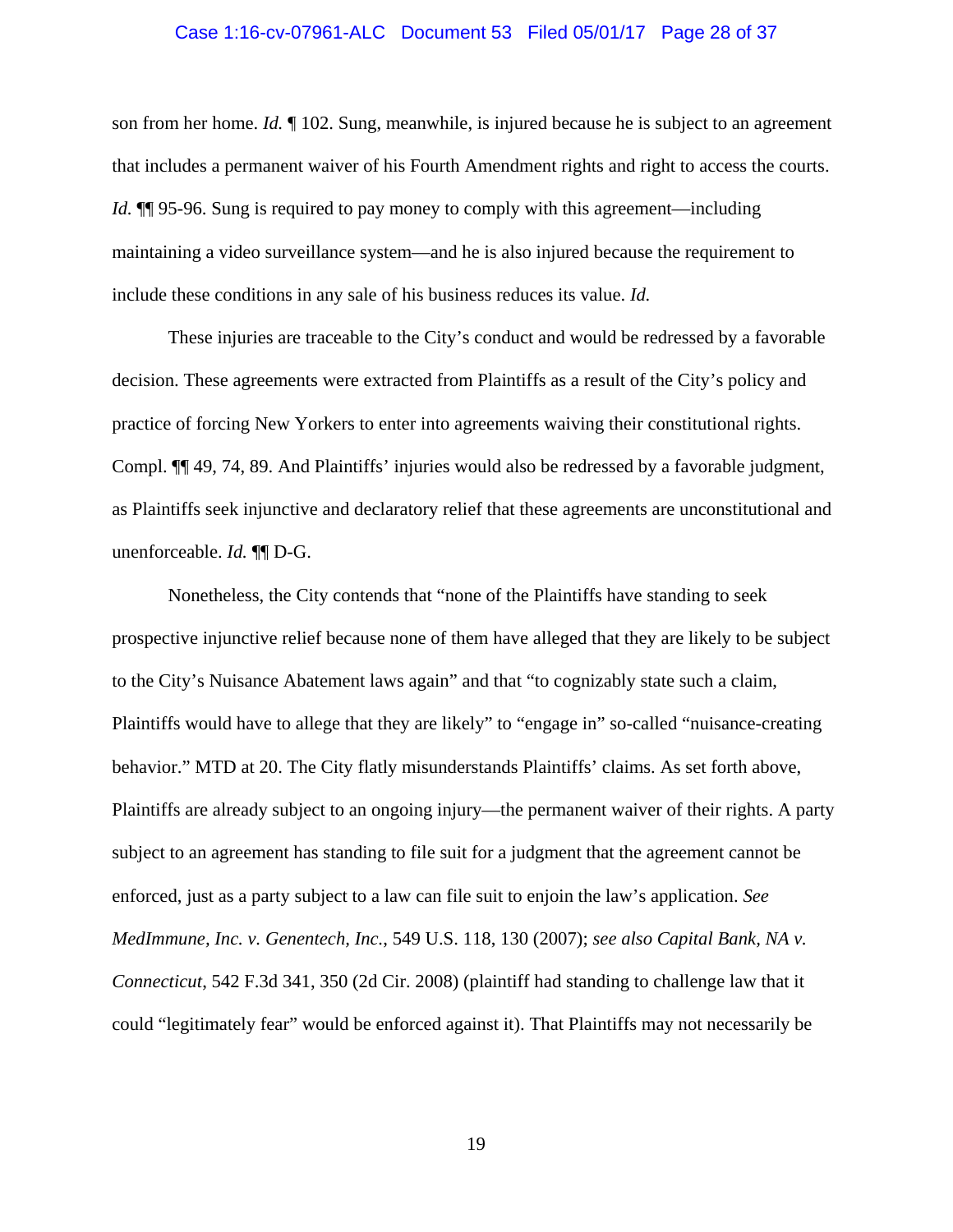#### Case 1:16-cv-07961-ALC Document 53 Filed 05/01/17 Page 29 of 37

forced into other settlements in the future is beside the point, as Plaintiffs are injured by the agreements that are currently in force.<sup>12</sup>

### B. Plaintiffs' Claims Are Not Moot.

The City also argues that the case has been mooted by recent amendments to the Nuisance Abatement Law, as "the acts that Plaintiffs seek to enjoin regarding their purported 'closing order class,' 'innocent occupant class,' and their 'familial association sub-class' are now statutorily impossible." MTD at 20-21.

Plaintiffs' claims are not moot because these prospective changes to the law do not alter the fact that Plaintiffs (along with hundreds or potentially thousands of prospective class members) continue to be subject to waivers of their constitutional rights. As the *Sourovelis* court explained—when the City of Philadelphia argued that the unconstitutional conditions claims in that case were mooted by a prospective change in policy—these "changed policies and practices make no guarantees as to these settlement arrangements, and accordingly, this [claim] is not moot." 103 F. Supp. 3d at 702.<sup>13</sup>

 $12$  Plaintiffs also seek an injunction barring the City from "obtaining such agreements in the future." Compl. ¶¶ D(iii)–(v). To the extent these claims are not moot, *see infra* note 13, Plaintiffs have standing to seek this relief in their capacity as proposed class representatives. *See Deshawn E. v. Safir*, 156 F.3d 340, 345 (2d Cir. 1998). In *Deshawn E.*, the Second Circuit held that class representatives had standing to challenge interrogation practices because their past injuries could be redressed by an order preventing their statements from being used, and the Second Circuit also held that those plaintiffs could seek an injunction barring the practices in future interrogations in order to "provide future relief for other members of the class." *Id.* <sup>13</sup> Plaintiffs' claim for an injunction barring the City from obtaining such agreements in the

future (*see supra* note 12) is now partly—but only partly—moot. Plaintiffs' claim seeking to prevent future perpetual waivers of the right to familial association is moot because the law now flatly bars those waivers. N.Y.C. Admin. Code § 7-723. Outside that limited context, Plaintiffs' claims seeking to bar future agreements are not moot because the amendments limit but do not abolish *ex parte* closing orders, *id.* § 7-709, and do not bar the City from obtaining waivers of the right to be free from warrantless searches and the right of access to the courts.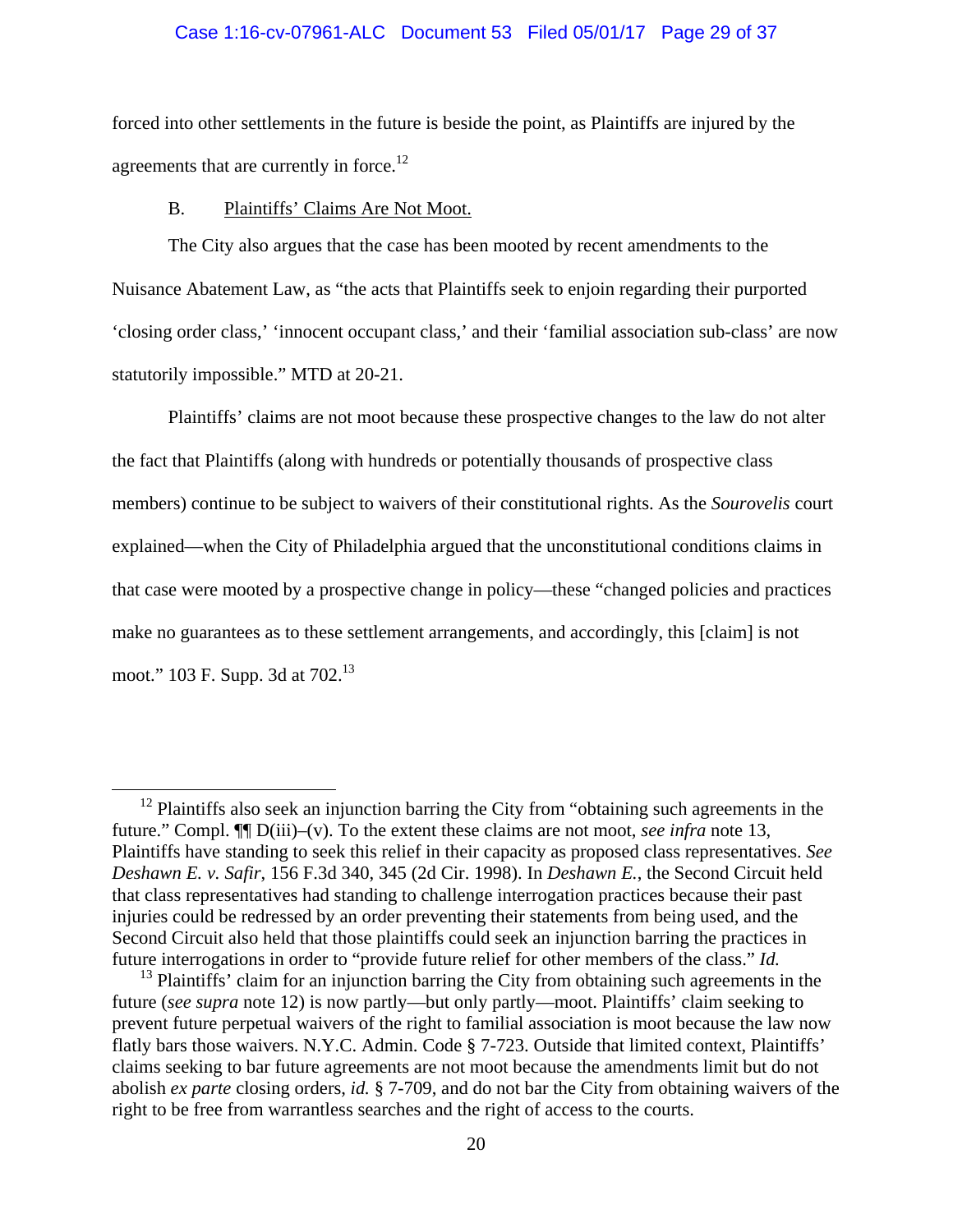### **III. David And Jameelah's Claims Are Not Time-Barred.**

 The City also claims that David and Jameelah's claims are barred by the three-year statute of limitations applicable to actions under Section 1983. But this argument fails for essentially the same reason that the City's standing and mootness arguments fail; this case is not time-barred because Plaintiffs are *still subject* to unconstitutional restrictions on their liberty.

 Numerous cases stand for the proposition that an ongoing violation of the Constitution cannot be insulated from legal challenge by the passage of time. In *Wallace v. New York*, 40 F. Supp. 3d 278, 303 (E.D.N.Y. 2014), for instance, the court held that state-law restrictions on where sex offenders might live could be challenged because "[a]lthough the current State registration requirements and residency restrictions took effect more than three years before this case was filed, they remain in effect today." Likewise, *South Lyme Property Owners Ass'n v. Town of Old Lyme*, 539 F. Supp. 2d 547, 557 (D. Conn. 2008), held that a "seasonal use" zoning restriction on property could be challenged notwithstanding the statute of limitations because the restriction "would constitute the equivalent of a continuing invasion of plaintiffs' property rights akin to a continuing trespass." *See also Kuhnle Brothers, Inc. v. Cty. of Georgia*, 103 F.3d 516, 522 (6th Cir. 1997) (challenge to an ordinance was not time-barred because the ordinance "barred [plaintiff] from using the roads in question on an ongoing basis"); *Roman Catholic Diocese of Rockville Ctr. v. Inc. Vill. of Old Westbury*, No. 09-cv-5195, 2011 WL 666252, at \*14 (E.D.N.Y. Feb. 14, 2011) (zoning restriction could be challenged although it had been in effect more than three years); *Town of Southold v. Town of E. Hampton*, 406 F. Supp. 2d 227, 238 (E.D.N.Y. 2005), *aff'd in part and vacated in part on other grounds,* 477 F.3d 38 (2d Cir. 2007) (restriction on operating ferry service could be challenged although it had been in effect more than three years).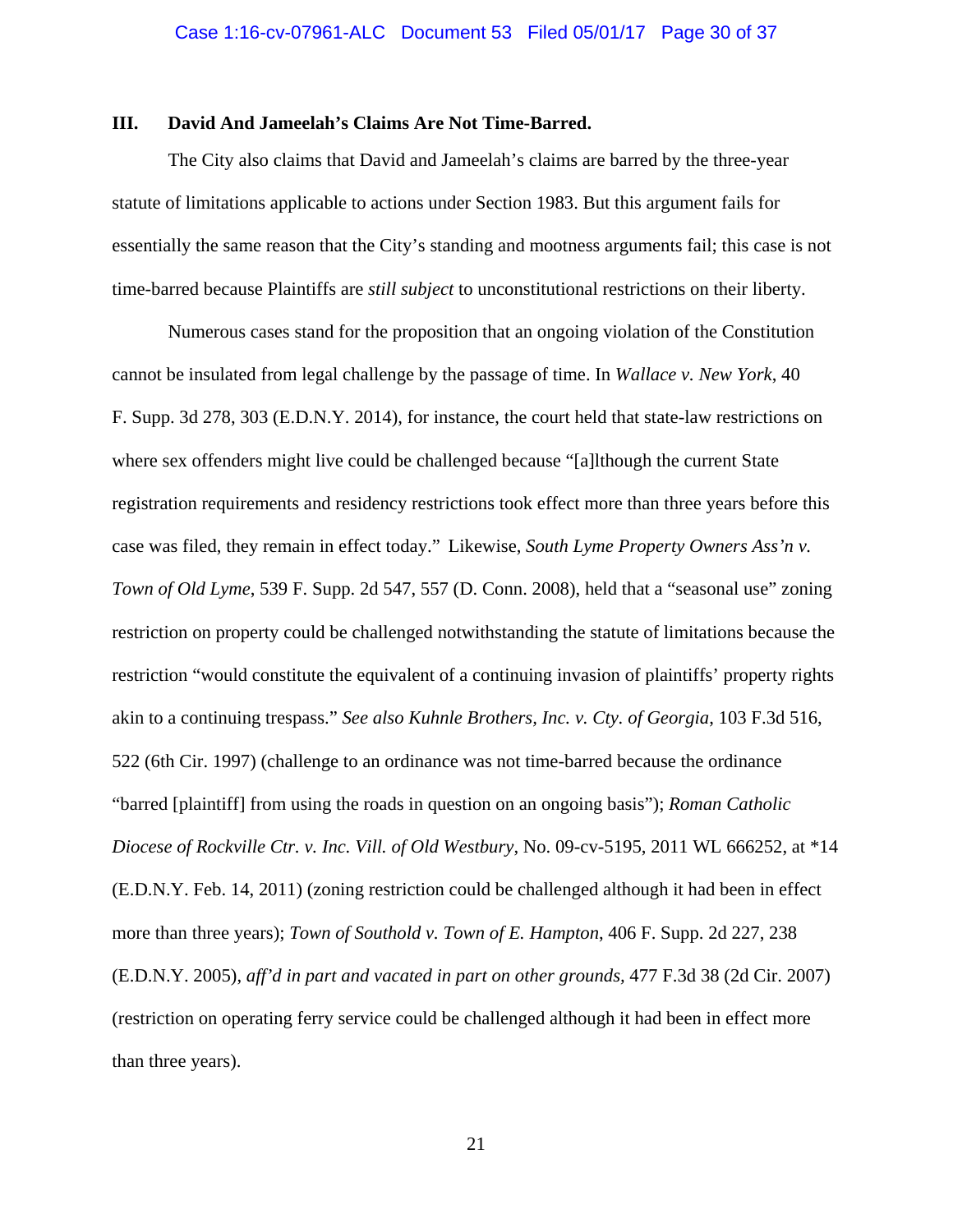#### Case 1:16-cv-07961-ALC Document 53 Filed 05/01/17 Page 31 of 37

 At least one case has applied this continuing violation doctrine to an unconstitutional conditions challenge. In *Hills Developers, Inc. v. City of Florence*, No. 15-cv-175, 2017 WL 1027586 (E.D. Ky. 2017), a property developer raised an unconstitutional conditions challenge to a restriction on leasing property that was imposed by a municipality years prior as a condition of granting a zoning request. *Id.* at \*1. The court held that the developer could challenge the validity of the restriction—notwithstanding the statute of limitations—because the "[d]eveloper's alleged injury, the inability to rent its property, has 'continue[d] to accrue.'" *Id.* at \*5. Likewise, the agreements exacted by the City can be challenged today because they remain in effect today.

 The City cites no binding authority for its contention that a continuing restriction on a person's liberty can be insulated from constitutional challenge by the passage of time. The City cites *Gonzalez v. Hasty*, 802 F.3d 212 (2d Cir. 2015), but in that case a plaintiff challenged his detention in solitary confinement three years after the detention had ended. *Id.* at 219. That case does not hold that a plaintiff *still confined in violation of the Constitution* could be forever barred from challenging his confinement because he had been confined for over three years.<sup>14</sup> Courts in this Circuit hesitate to use the continuing violation doctrine to allow plaintiffs to seek damages for past conduct outside the limitations period, but it does not follow that an ongoing restriction on a person's liberty can be cemented into place because it has been ongoing for a long time.

The closest any case comes to such a holding is *Holiday v. Martinez*, 68 F. App'x 219, 222 (2d Cir. 2003), but that is a pre-2007, unpublished decision and cannot be cited as precedent. *See* Second Circuit Rule 32.1.1(b)(2). That case also only reached the statute-of-limitations issue

 <sup>14</sup> *Abidekun v. Department of Housing Preservation & Development*, No. 96-7316, 1996 WL 679491 (2d Cir. 1996) (summary order), is similarly distinguishable. In that case the plaintiff's house was foreclosed and title transferred more than three years before plaintiff filed suit, and the plaintiff was no longer subject to any legal obligation to the government. *Id.* at \*2; *see also Eisert v. Town of Hempstead*, No. 93-cv-2388, 1996 WL 50022, at \*4-5 (E.D.N.Y. Feb. 5, 1996) (employment position was denied more than three years before).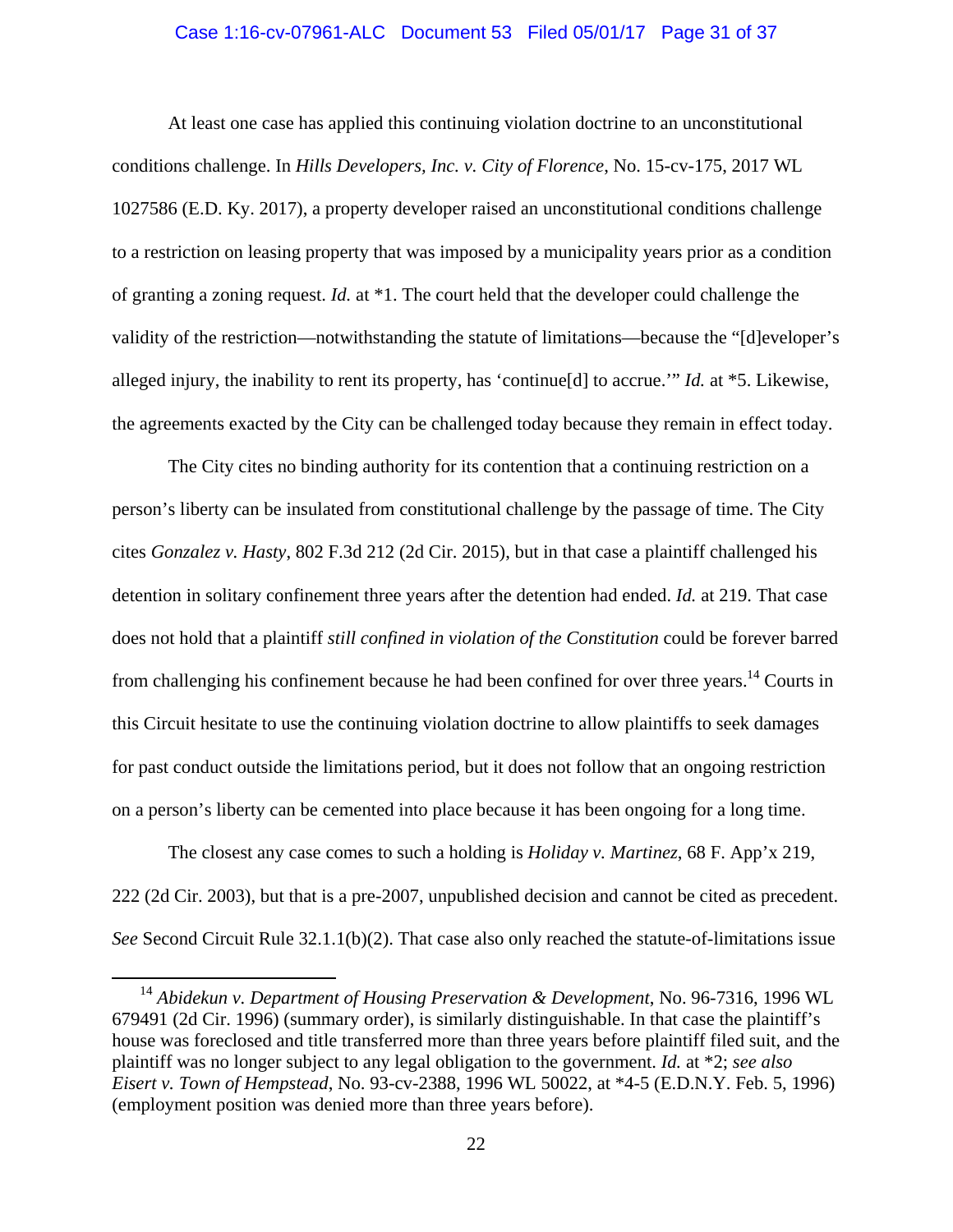#### Case 1:16-cv-07961-ALC Document 53 Filed 05/01/17 Page 32 of 37

as an alternative ground for its decision, after holding that the plaintiff was bound by a prior state-court judgment upholding the condition. 68 F. App'x at 222. And, in any event, that case can be distinguished on its facts. The familial association claim at issue in that case was of a different nature, as the plaintiff lived in public housing (*see id.* at 220) and the government was exercising its authority as a landlord to exclude the son. *See HUD v. Rucker*, 535 U.S. 125, 135 (2002) (holding that public housing authority may evict residents based on actions of family members, as government in that context is "acting as a landlord"). Even if a landlord's condition on a lease can be insulated from challenge by the passage of time, it does not follow that the same is true of a waiver of constitutional rights imposed outside that limited context.

The City's position is not just contrary to precedent, but also would lead to absurd results. If the argument were accepted, any waiver of constitutional rights—no matter how fundamental the right at stake—would become permanently ensconced so long as three years had passed. To use a deliberately extreme hypothetical: Under the City's proposed rule of law, the police could force a person at gunpoint to sign an agreement consenting to racial discrimination, and the validity of that waiver could never again be challenged after three years had passed even though it would remain binding and enforceable. That is not the law. *See*, *e.g.*, *Barrows v. Jackson*, 346 U.S. 249 (1953) (considering constitutionality of racially-restrictive housing covenants without asking how long they had been in place*)*; *Shelly v. Kraemer,* 334 U.S. 1 (1948) (same)*.* 

 Lastly, the City's reliance on state-law authority concerning the statute of limitations to bring an action for contract rescission misses the point. While Section 1983 borrows its limitations period from state law, the *accrual* of a Section 1983 claim is a question of federal law. *Wallace v. Kato*, 549 U.S. 384, 388 (2007). But even if state law were relevant, it would support the conclusion that an illegal agreement cannot be insulated from challenge by the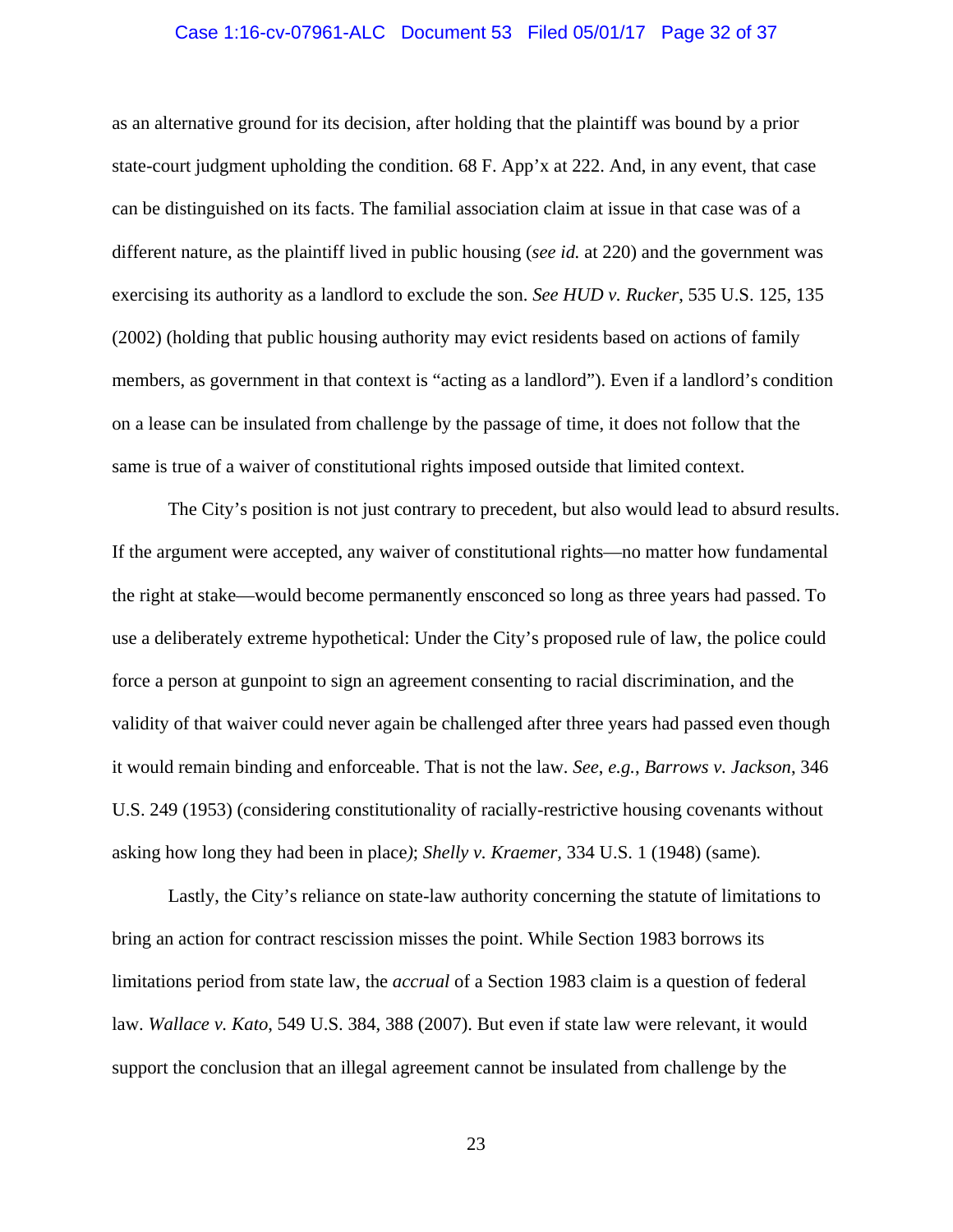#### Case 1:16-cv-07961-ALC Document 53 Filed 05/01/17 Page 33 of 37

passage of time. In *Riverside Syndicate, Inc. v. Munroe*, 882 N.E.2d 875, 877-78 (N.Y. 2008), the New York Court of Appeals rejected the argument that a settlement between a landlord and tenants could not be challenged after eight years. The court explained that "[t]his argument misconceives the nature of a statute of limitations; it does not make an agreement that was void at its inception valid by the mere passage of time." *Id.* at 878; *see also Bloomfield v. Bloomfield*, 764 N.E.2d 950, 952 (N.Y. 2001). The City likewise misconceives the nature of a statute of limitations when it argues that an ongoing violation of the Constitution can be insulated from legal challenge simply because it has existed more than three years.

## **IV. Jameelah Has Not Waived Her Claims, And In Any Event This Court Should Not Reach The Issue Of Waiver On A Motion To Dismiss.**

The City contends that "Plaintiff El-Shabazz's claims in this actions are precluded by" a purported "general release" that the City appended to its motion. MTD at 11. According to the City, Jameelah executed this release on February 3, 2012, months after she entered into the challenged settlement agreement, and thereby gave up the right to challenge the prior waiver of her constitutional rights. *Id*. at 12-13. This argument cannot be resolved on a motion to dismiss, however, as critical facts about this purported release remain to be learned.

First, the basic authenticity of this document has not been tested through discovery. The City claims the document is subject to judicial notice because it was "incorporated by reference into the Complaint," MTD at 11 n.4, but the Complaint only refers in the abstract to Jameelah having settled a wrongful-arrest case, Compl.  $\parallel$  82. The City claims the release was executed as part of that settlement, but that contention cannot be taken on faith on a motion to dismiss. *See*, *e.g.*, *Goldman v. Belden*, 754 F.2d 1059, 1066 (2d Cir. 1985) ("improper" to consider extraneous documents on motion to dismiss); *Calcutti v. SBU, Inc.*, 273 F. Supp. 2d 488, 499 (S.D.N.Y. 2003) (arguments based on purported release inappropriate on a motion to dismiss).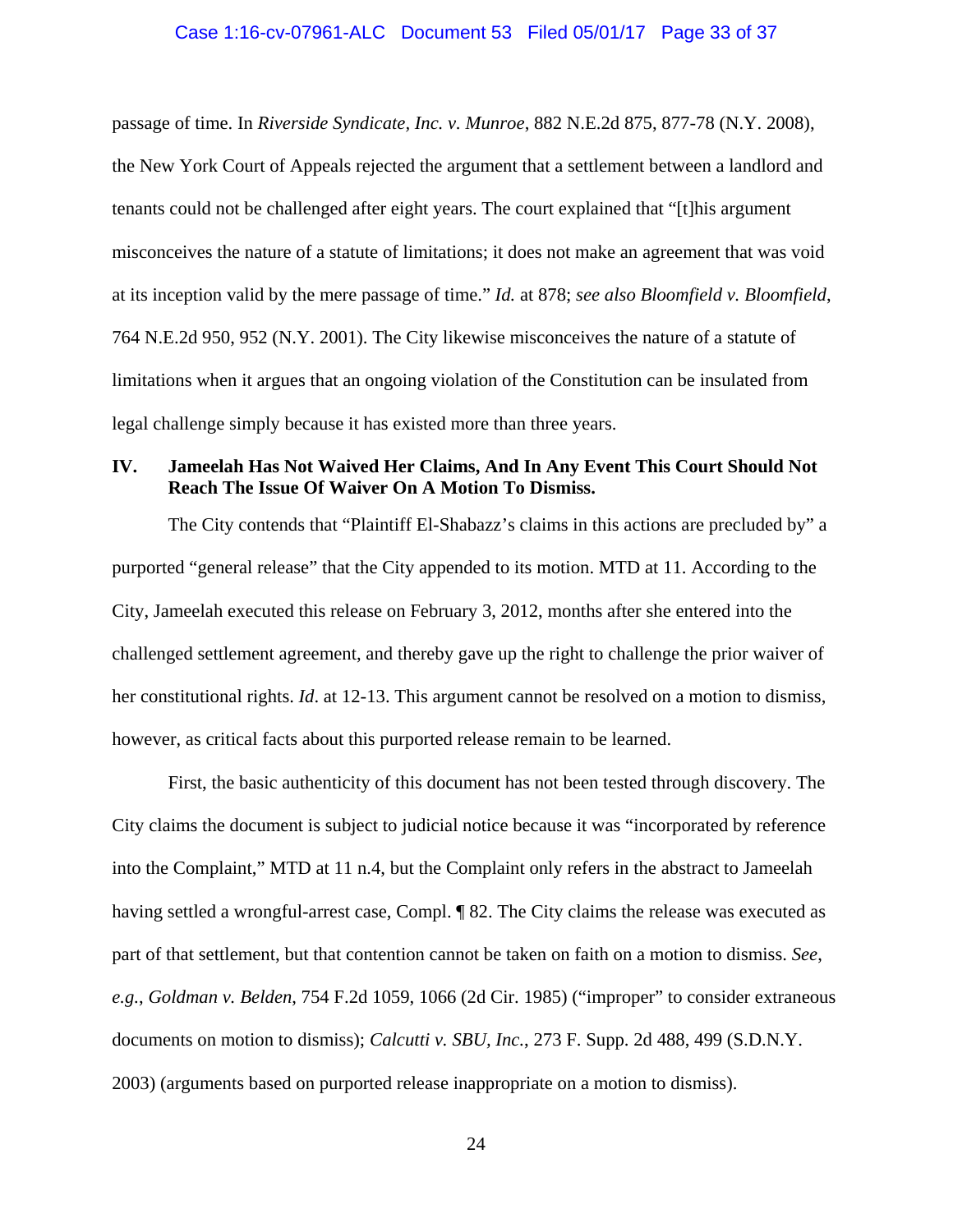#### Case 1:16-cv-07961-ALC Document 53 Filed 05/01/17 Page 34 of 37

Second, the critical question of *when* the release was signed remains subject to "reasonable dispute," Fed. R. Evid. 201(b), and therefore not properly subject to judicial notice. *See Calcutti*, 273 F. Supp. 2d at 498-99 (even if existence of release is a proper subject for judicial notice, "contents" are not). The purported copy of the release bears a date in February 2012, but other documents submitted with the City's motion papers contradict that timeline. *See*  Exhibit B to Mbaye Decl. (Doc. 47-2). In particular, in a September 28, 2011 affidavit that Jameelah submitted in the eviction case, Jameelah stated that she settled her wrongful arrest case "[i]n August 2011" and "signed a release in return for a settlement of \$12,500" at that time. *Id.* at 13 ¶ 33. This September 2011 declaration contradicts the City's claim that Jameelah did not settle her wrongful arrest case until later, in February 2012, as well as the City's claim that the release post-dates Jameelah's waiver of her constitutional rights.

Third, Plaintiffs have not yet had an opportunity to conduct discovery into the circumstances under which the purported release was obtained, and thus have not yet been able to determine whether it is binding and enforceable. *See*, *e.g.*, *Cain v. Darby Borough*, 7 F.3d 377, 383 (3d Cir. 1993) (finding, at summary judgment, that release was invalid because it was obtained under blanket government policy of requiring releases of civil rights claims). As the above discussion of timing may suggest, Plaintiffs have significant questions about the origin of this purported release. Plaintiffs will require discovery to probe the question of how the release was obtained, whether Jameelah truly signed it, and whether it was a product of coercion or otherwise invalid. Those factual questions cannot be resolved on a motion to dismiss.<sup>15</sup>

<sup>&</sup>lt;sup>15</sup> Cases cited by the City are inapposite because the plaintiffs did not raise any such factual dispute, and instead simply contested the legal effect of the releases. *See Fernandez v. City of New York*, 502 F. App'x 48, 49 (2d Cir. 2012); *Dinkins v. Brust*, No. 16-cv-1368, 2016 WL 7839338, at \*1 (E.D.N.Y. Sept. 21, 2016); *Gittens v. City of New York*, No. 10-cv-8502, 2011 WL 10618708, at \*1 (S.D.N.Y. May 11, 2016).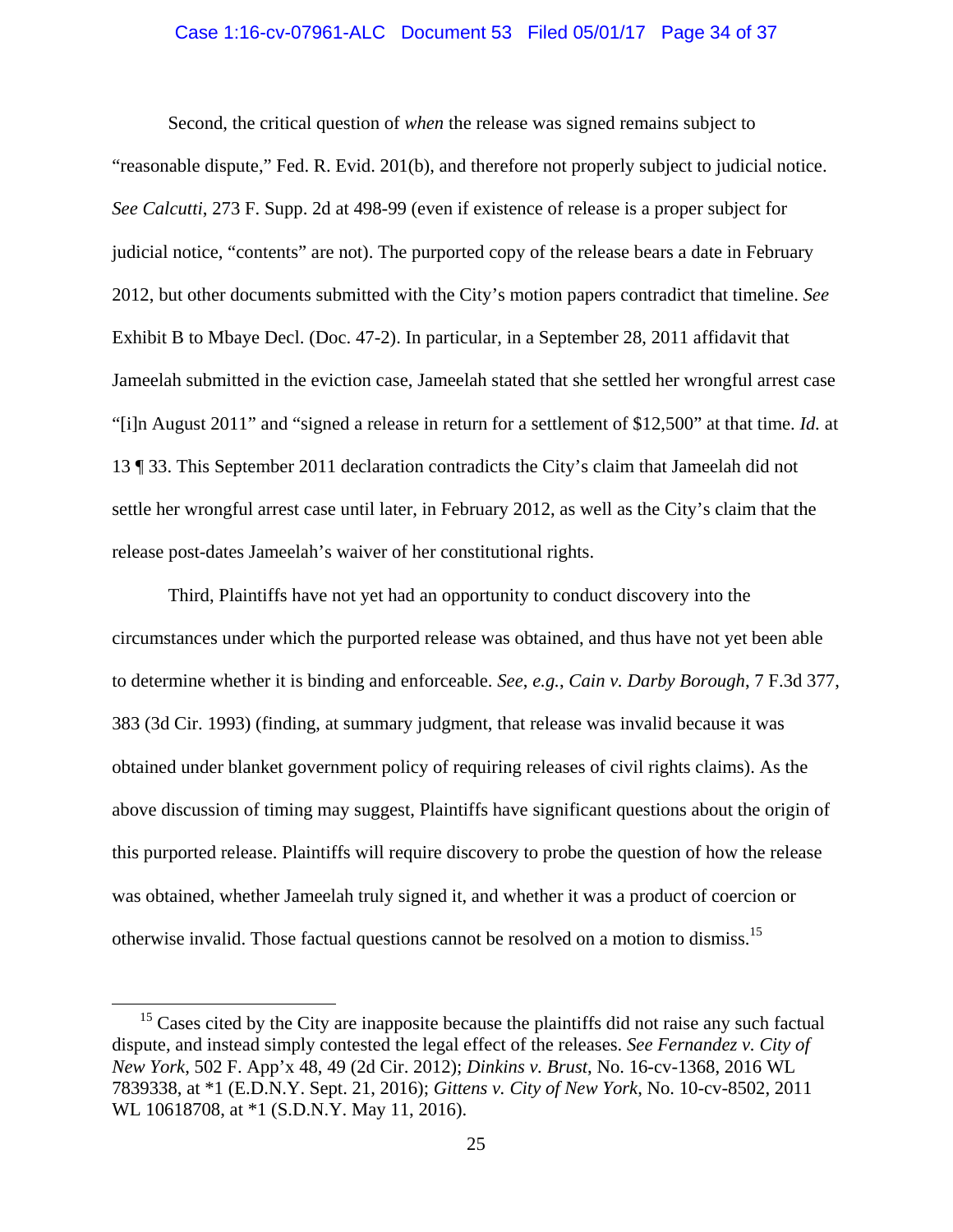## **V. Defendants' Speculation About State-Law Remedies Is Not A Reason To Ignore A Violation Of The Constitution.**

 The City also argues that this Court should not exercise jurisdiction over the case because Plaintiffs might have "viable state-law claims" to invalidate their settlement agreements. MTD at 25. However, the City cites no legal authority for its argument that state court is therefore "the more appropriate forum." *Id*. at 24. To the contrary, outside the prison context, Section 1983 plaintiffs have no obligation to exhaust state remedies. *Wilbur v. Harris*, 53 F.3d 542, 544 (2d Cir. 1995); *see also Moore v. Cty. of Suffolk*, 851 F. Supp. 2d 447, 457 (S.D.N.Y. 2012) (abstention improper where "not logically necessary to decide the state law issues first"); *Peters v. City of Wilkes-Barre*, No. 15-cv-152, 2016 WL 320748, at \*6 (M.D. Pa. Jan. 27, 2016) (declining to abstain in favor of state court procedure offering "post hoc, laggard review of a deprivation without due process"). In any event, even if *some* members of the proposed plaintiff classes have cognizable state-law grounds to challenge their agreements, the broader class-wide claims turn on an alleged class-wide violation of federal law. Federal court is the "appropriate" forum to decide those federal claims.<sup>16</sup>

## **VI. None Of The Defendants Should Be Dismissed.**

Lastly, the City argues that officers and agencies included as defendants should be dismissed—despite their role in the challenged practices and policies—because only the City of New York is a proper defendant in this case. MTD at 25-26. State law about whether an agency has "capacity to be sued" should not trump Section 1983's federal right of action, however, and responsible officials should not be dismissed merely because the municipality is also responsible. *See*, *e.g.*, *Krimstock v. Kelly*, 306 F.3d 40, 43 n.1 (2d Cir. 2002) (Sotomayor, J.) ("We refer to

 <sup>16</sup> *See, e.g.*, *Sourovelis*, 103 F. Supp. 3d at 707 (exercising jurisdiction over federal constitutional challenge to state-court settlements); *Machal, Inc. v. Jena Band of Choctaw Indians*, 387 F. Supp. 2d 659, 661 (W.D. La. 2005) (exercising jurisdiction over request "that the court declare settlement agreements executed in connection with [a] state court action void").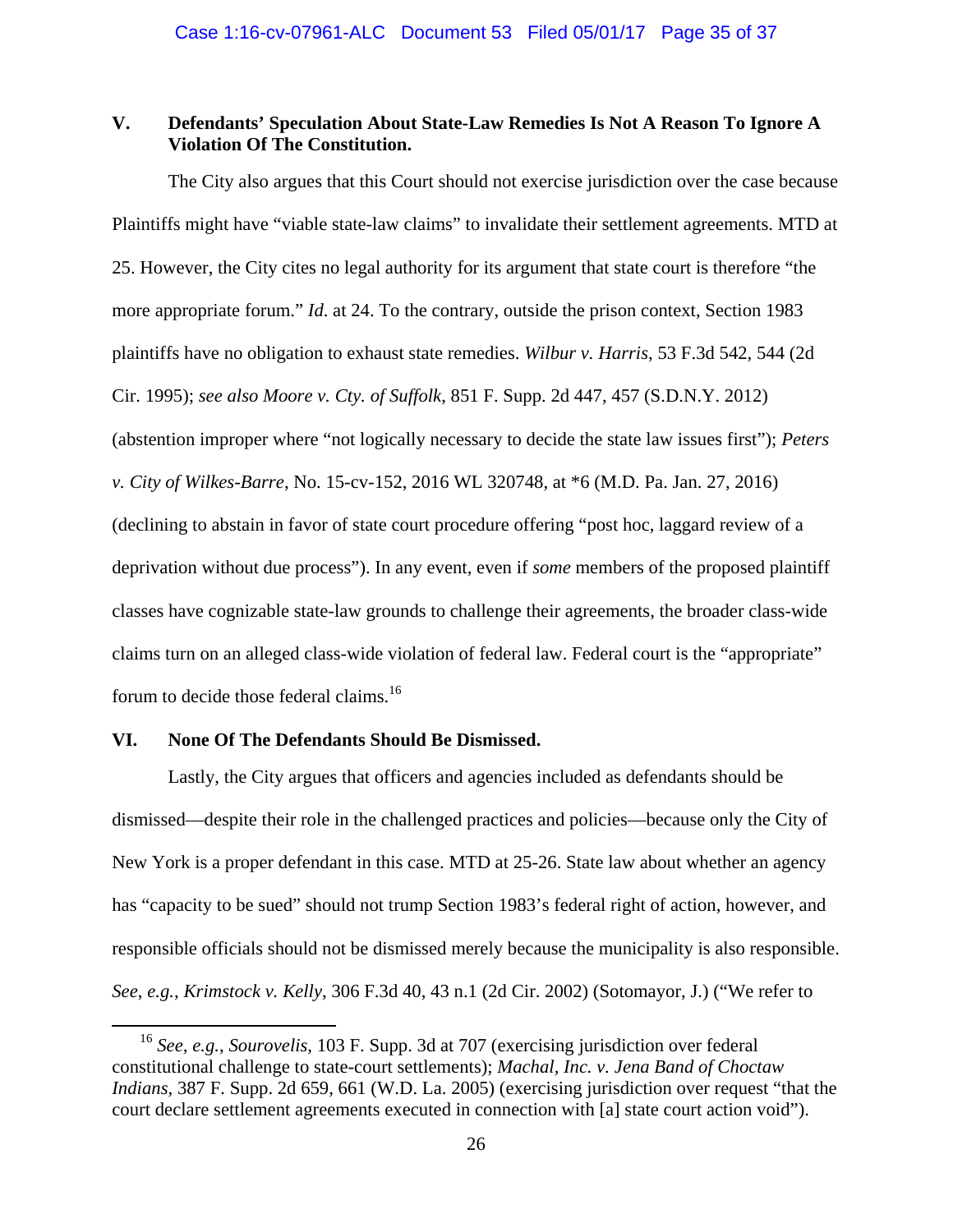defendants Commissioner of the [NYPD], the Property Clerk of the [NYPD], and the City of New York, collectively, as the 'City.'").<sup>17</sup> In any event, this argument is a distraction, as even if the City were correct the City of New York would remain a defendant and the City's officers and agencies would be subject to the same obligation to (for instance) provide discovery.

## **CONCLUSION**

The City's Motion to Dismiss should be denied.

Dated: May 1, 2017

Respectfully submitted,

/s/ Robert Everett Johnson a

Ana-Claudia Roderick (ACR 9367) Ian Goldrich (IG 5653) KILPATRICK TOWNSEND & STOCKTON LLP 1114 Avenue of the Americas New York, NY 10036-7703 Tel: (212) 775-8700 Fax: (212) 775-8800 Email: aroderick@kilpatricktownsend.com igoldrich@kilpatricktownsend.com

Darpana M. Sheth (DS 1976) Robert Everett Johnson\* Milad Emam\* INSTITUTE FOR JUSTICE 901 North Glebe Road, Suite 900 Arlington, VA 22203 Tel: (703) 682-9320 Fax: (703) 682-9321 Email: dsheth@ij.org rjohnson@ij.org memam@ij.org

*\** Admitted *Pro Hac Vice*

*Attorneys for Plaintiffs Sung Cho, Nagle Washrite LLC, David Diaz, Jameelah El-Shabazz, and the Proposed Plaintiff Classes* 

 <sup>17</sup> *See also Case v. City of New York*, No. 14-cv-9148, 2017 WL 571530 (S.D.N.Y. Feb. 10, 2017) (naming NYPD and individual police officers as defendants alongside City of New York); *Casale v. Kelly*, 257 F.R.D. 396 (S.D.N.Y. 2009) (naming NYPD, police commissioner, and other personnel); *Feerick v. Sudolnik*, 816 F. Supp. 879 (S.D.N.Y. 1993), *aff'd*, 2 F.3d 403 (2d Cir. 1993) (naming NYPD and police commissioner).